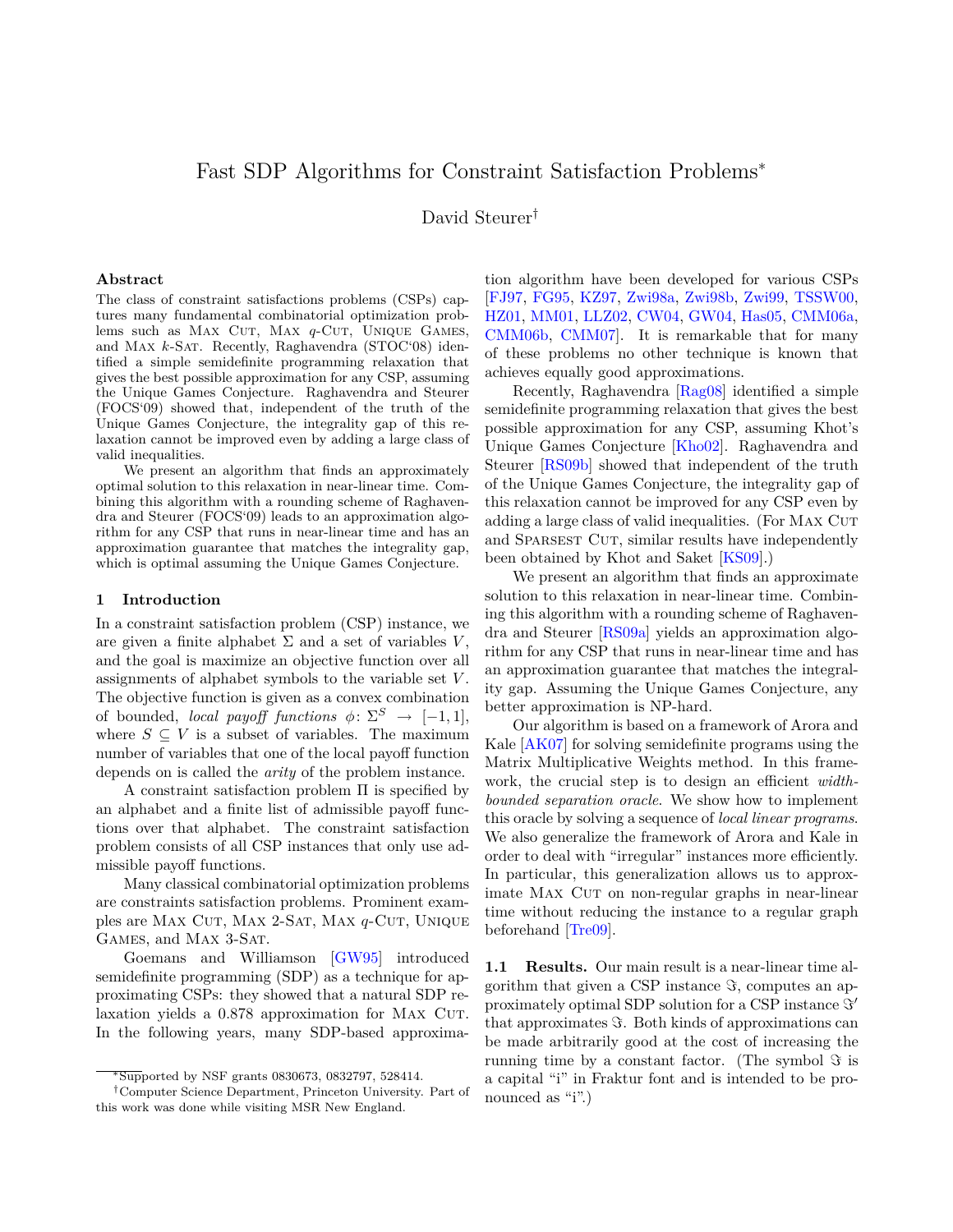<span id="page-1-0"></span>The following theorem is a more precise statement of our main result.

Theorem 1.1. *Let = be a CSP instance on n variables with*  $m \geq n$  *local payoff functions, alphabet size q, and arity k. Suppose the SDP value of*  $\Im$  *is at least*  $\alpha$ *. Then for every*  $\varepsilon > 0$ *, we can compute in time*  $m \cdot \text{poly}(k^q/\varepsilon)$ *·* polylog *n* an SDP solution of value at least  $\alpha - \varepsilon$  that *is feasible for a CSP instance*  $\Im'$  *obtained from*  $\Im$  *by discarding at most an ε fraction of local payoff functions.*

We remark that the polylog *n* term in the running time can be improved to  $O(\log n)^2$ . In this extended abstract, we prove a slightly worse bound. We refer to the full version of this paper for a proof of the  $O(\log n)^2$ bound.

We obtain approximation algorithms for CSPs by combining the previous theorem with a generic rounding algorithm for CSPs [\[RS09a\]](#page-11-15). Since this rounding algorithm also runs in near-linear time, the running time of the resulting approximation algorithm is still nearlinear.

Let Π be a CSP (e.g., Max Cut, Max *k*-Sat, or Unique Games). Suppose *k* and *q* are the arity and the alphabet size of Π.

For a CSP instance  $\Im$ , we denote by opt $(\Im)$  the value of an optimal assignment for  $\Im$  and we denote by  $\text{sdp}(\mathcal{F})$  the value of an optimal SDP solution for  $\mathcal{F}$ . (See [§2.3](#page-6-0) for the SDP relaxation.) Following Raghavendra [\[Rag08\]](#page-11-11), we define the *integrality gap curve* of Π as

$$
\text{gap}(\Pi;\alpha)\stackrel{\text{def}}{=}\inf_{\substack{\Im\in\Pi\\ \text{sdp}(\Im)\geqslant\alpha}}\text{opt}(\Im).
$$

<span id="page-1-1"></span>Theorem 1.2. *Let = be an instance of the CSP* Π*.*  $Suppose \text{ sdp}(\Im) \geq \alpha$ . Then for every  $\varepsilon > 0$ , we can *compute an assignment for*  $\Im$  *of value*  $\text{gap}(\Pi; \alpha - \varepsilon) - \varepsilon$ *in time*

$$
m \cdot 2^{2^{\text{poly}(kq/\varepsilon)}} \cdot \text{polylog } n \, .
$$

Notice that the doubly-exponential factor in the running time depends only on the CSP Π and not on the instance  $\Im$ . Hence, if we fix the CSP  $\Pi$ , this factor is only a constant factor in the running time (albeit a very large one).

We remark that for specific CSPs, the doublyexponential factor can sometimes be avoided. Instead of combining [Theorem 1.1](#page-1-0) with the generic rounding algorithm of [\[RS09a\]](#page-11-15), we can combine the theorem with other rounding algorithms which are known for specific CSPs. Many of these rounding procedures can be implemented very efficiently (e.g., the hyperplane rounding of [\[GW95\]](#page-11-0)).

The approximation guarantee of the algorithm in [Theorem 1.2](#page-1-1) is optimal assuming the Unique Games Conjecture. More precisely, Raghavendra [\[Rag08\]](#page-11-11) showed that for every  $\alpha \in [-1, 1]$  and every  $\varepsilon > 0$ , it is UG-hard to distinguish for an instance  $\Im \in \Pi$  between the case opt( $\Im$ )  $\ge \alpha - \varepsilon$  and the case opt( $\Im$ )  $\le$  $\text{gap}(\Pi; \alpha) + \varepsilon$ . Assuming the UGC, this result implies that given an instance  $\Im \in \Pi$  with opt $(\Im) \geq \alpha - \varepsilon$ , it is NP-hard to find an assignment for  $\Im$  of value  $\text{gap}(\Pi,\alpha)+\varepsilon.$ 

Even without assuming the Unique Games Conjecture, the approximation guarantee of the algorithm in [Theorem 1.2](#page-1-1) is not worse than the integrality gap of very strong SDP relaxations for CSPs. Raghavendra and Steurer [\[RS09b\]](#page-11-13) consider a hierarchy of SDP relaxations  $\{sdp_R\}_{R\in\mathbb{N}}$  (the  $R^{\text{th}}$  relaxation contains at least all valid linear inequalities on up to *R* variables) and they show that for every  $R \in \mathbb{N}$  and every  $\varepsilon > 0$ , there exists an instance  $\Im \in \Pi$  such that  $\text{sdp}_R(\Im) \geqslant \alpha - \varepsilon$ but opt $(\Im) \leq \text{gap}(\Pi; \alpha) + \varepsilon$ . (Here, R can even be doubly-logarithmic in the size of  $\Im$ .) In other words, all these strong SDP relaxations have exactly the same integrality gap curve as the basic SDP relaxation that we consider.

**1.2 Techniques.** Many of our techniques are borrowed from  $[AK07]$  and  $[RS09a]$ . In the following, we give a detailed informal description of the algorithm and indicate the points of departure from previous works. The description assumes some familiarity with SDP relaxations and CSPs. (See [§2](#page-4-0) for basic definitions and notations.)

**Solving SDPs via Matrix Multiplicative Weights.** Before discussing the specifics of our algorithm for CSPs, let us first consider the following general semidefinite feasibility problem: We are given a system of linear inequalities over the set of *density matrices* (positive semidefinite matrices with trace one) and we desire either an (approximate) solution or a proof that the system is infeasible.

Without loss of generality, this system has the form  $X \bullet Y_1, \ldots, X \bullet Y_m \geq 0$ , where *X* is an unknown density matrix and  $Y_1, \ldots, Y_m$  are linear constraints. (Note that a linear inequality  $A \bullet X \geq b$  is equivalent to  $(A - bI) \bullet X \ge 0$  if *X* is a density matrix.)

We solve this semidefinite feasibility problem in an iterative manner. Suppose the density matrix *X* is our current tentative solution. If *X* satisfies all constraints approximately, say  $X \bullet Y_1, \ldots, X \bullet Y_m \geq -\delta$ , we can stop. Otherwise, we can find a constraint such that  $X \bullet Y_i \lt -\delta$ . In this case, we update our tentative solution to  $X' := f(X, Y_i)$  for some carefully chosen function  $f$ , and repeat the process for  $X'$ .

The basic goal of the update is to decrease the violation of the constraint corresponding to  $Y_i$ . A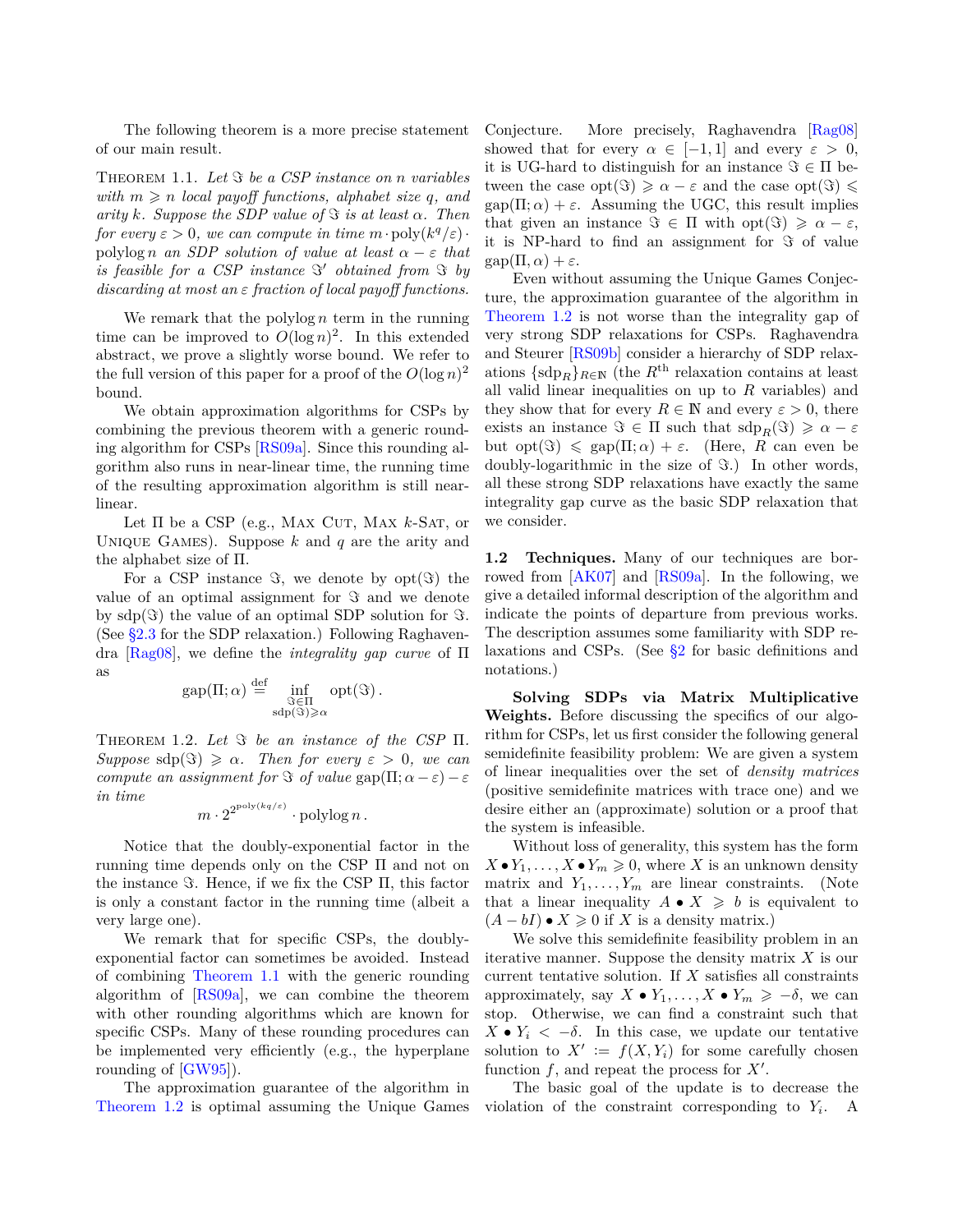natural update would be  $X' := X + \varepsilon Y_i$  for some parameter  $\varepsilon > 0$ . (Notice that with this update rule, the algorithm essentially does gradient descent with the goal to maximize the function  $F(X) = \min_{1 \leq i \leq m} X \cdot Y_i$ . The only difference is that gradient descent would insist to use the maximally violated constraint for updating the current solution.) One problem with this "linear" update is that the new tentative solution  $X'$  might not be a density matrix. Hence, we would have to project  $X + \varepsilon Y_i$  onto the set of density matrices, which could be computationally expensive. To avoid these problems, [\[AK07\]](#page-10-6) choose the update function

$$
f(X,Y) := \frac{1}{\text{Tr }e^{\log(X) + \varepsilon Y}} e^{\log(X) + \varepsilon Y}.
$$

Notice that  $f(X, Y)$  is a density matrix for all real symmetric matrices  $X$  and  $Y$ . Following  $[AK07]$ , we refer to the iterative algorithm with this update rule as *Matrix Multiplicative Weights* algorithm. Similar or identical update rules have been proposed in several other works, e.g., [\[DT99,](#page-10-7) [TRW05,](#page-11-17) [WK06\]](#page-11-18). In fact, this update rule can be derived from general algorithmic frameworks for convex optimization [\[NY83,](#page-11-19) [BT03\]](#page-10-8). All works give essentially the same bounds for the convergence of the algorithm:

If the system  $X \bullet Y_1, \ldots, X \bullet Y_m \geq 0$  has a solution over density matrices, then the Matrix Multiplicative Weights algorithm finds a density matrix *X<sup>∗</sup>* with  $X^* \bullet Y_1, \ldots, X^* \bullet Y_m \geqslant -\delta$  after at most  $O(\rho/\delta)^2 \cdot \log n$ updates (with the right choice of  $\varepsilon$ ). Here, *n* is the dimension of the matrices and  $\rho$  is an upper bound on the spectral norm of the matrices  $Y_i$ . The parameter  $\rho$ is the *width* of the system  $X \bullet Y_1, \ldots, X \bullet Y_m \geq 0$ .

In applications of the Matrix Multiplicative Weights algorithm, we typically have a set  $X$  of "good" solutions in mind (say all SDP solutions of value at least *α* for a given CSP instance  $\Im$  and this set  $\mathcal X$  has a natural description as a system of linear inequalities.

However, in most cases, this natural system of linear inequalities has undesirable properties: either a *δ*-approximate solution to the system is meaningless or the system has very large width.

Hence, the challenge is to find a "good" description of the set  $X$  by linear inequalities. We formalize the notion of a "good" description by the notion of a widthbounded separation oracle: A *ρ-bounded δ-separating oracle* for  $X$  is an algorithm that tries to answer the question " $X \in \mathcal{X}$ ?" for given a density matrix *X*. If the oracle outputs Yes, then  $X$  is a "close" to the set *X* (where the precise notion of closeness depends on the specific application). Otherwise, the oracle outputs **No** and returns a *ρ*-bounded *δ*-separating hyperplane between *X* and *X*, i.e., a matrix *Y* with  $||Y|| \le \rho$  such that  $X \bullet Y < -\delta$  but  $X' \bullet Y \geq 0$  for all  $X' \in \mathcal{X}$ .

It is easy to see that a separation oracle for the set *X* is sufficient to implement the Matrix Multiplicative Weights algorithm. (To update the current tentative solution  $X$ , we only need to know a constraint that is violated by *X*.)

**Good separations for an SDP relaxation of CSPs.** The Matrix Multiplicative Weights algorithm allows us to reduce the task of computing an approximately optimal SDP solution for a given CSP instance *=*, to the task of finding bounded separating hyperplanes for the set of SDP solutions for  $\Im$  with value at least *α*.

To design a good separation oracle for this set, the first step is to understand when a density matrix *X* is close to being a good SDP solution. Here, we use techniques from [\[RS09a\]](#page-11-15).

An SDP solution for a CSP instance  $\Im$  consists of collection of vectors and a collection local distributions. For every variable  $i \in V$  and every label  $a \in \Sigma$ , we have a vector *vi,a* corresponding to the event that variable *i* is assigned the label *a*. For every local payoff function  $\phi \colon \Sigma^S \to [-1,1]$ , we have a local distribution  $\mu$  over assignments  $x \in \Sigma^S$  to the variable set *S*. An important type of constraint in the SDP relaxation is that the inner products of the vectors match the degree-2 correlations of the local distributions, i.e., for all  $i, j \in S$  and  $a, b \in \Sigma$ ,

<span id="page-2-0"></span>(1.1) 
$$
\langle v_{i,a}, v_{j,b} \rangle = \mathop{\mathbb{E}}_{x \sim \mu} x_i x_j.
$$

Notice that these constraints are *local*, in the sense that there is no constraint between the vectors of two variables unless they appear in the same local payoff function. The objective in the SDP relaxation is to maximize the value  $\mathbb{E}_{x \sim \mu} \phi(x)$  for a typical local payoff function in  $\Im$ .

A robustness theorem [\[RS09a\]](#page-11-15) for this SDP relaxation shows that if a (non-feasible) SDP solution satisfies all the constraints  $(1.1)$  up to an additive error of  $\varepsilon$ , then the SDP solution can be modified such it satisfies all constraints exactly, at the cost of decreasing the  $\alpha$  bisective value by at most  $\sqrt{\varepsilon} \cdot \text{poly}(kq)$ .

The following is an important consequence of this robustness theorem: Consider an SDP solution that satisfies the constraints [\(1.1\)](#page-2-0) up to a small error *on average*, i.e., the *average violation* of constraints [\(1.1\)](#page-2-0) is small. Then, (by Markov's inequality,) it has to be the case that for most local payoff functions, all local constraints are satisfied up to a small error. Let us consider a new CSP instance  $\Im'$  that contains only those payoff functions whose local constraints are all satisfied up to a small error. By the robustness theorem, the SDP solution with the small average violation can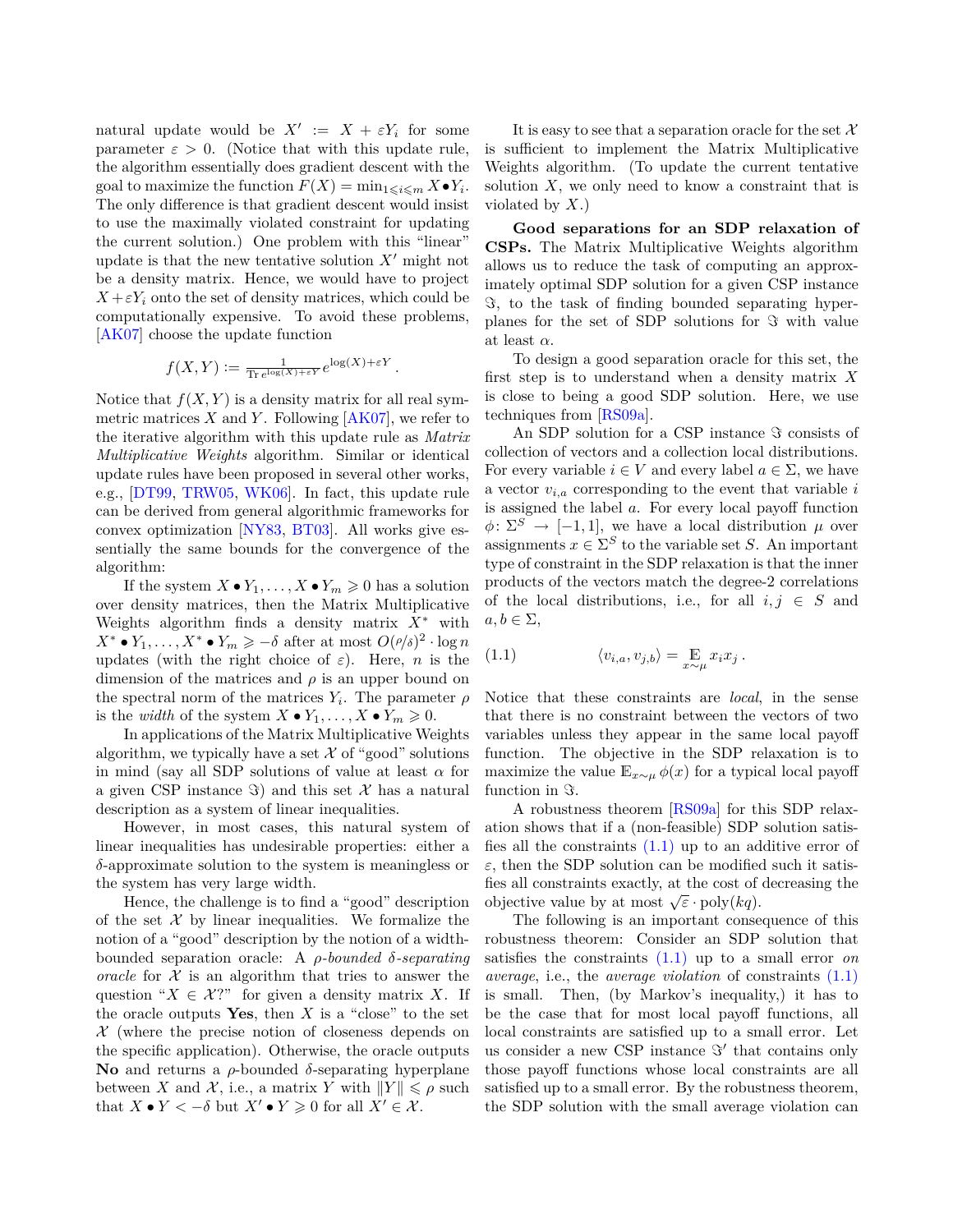be modified to a feasible SDP solution for this new instance  $\Im'$ . Since the instances  $\Im$  and  $\Im'$  differ only in very few local payoff functions, it does not effect the approximation guarantee of our final algorithm if we pass from  $\Im$  to  $\Im'$ .

The discussion so far shows that our separation oracle for CSPs only has to check the average violation of the local constraints  $(1.1)$ . It turns out that if the average violation of the local constraints is large, then we can efficiently find separating hyperplanes of low width. (The hyperplane will essentially be the average of the violated local constraints.)

In the following, let us say an SDP solution for  $\Im$  is *good* if the average violation of the local constraints  $(1.1)$ is small and the objective value of the solution is large. When we apply the Matrix Multiplicative Weights algorithm, the natural goal is to find a density matrix *X* such that  $X_{ia,jb} = \langle v_{i,a}, v_{j,b} \rangle / n$  for a collection of vectors  $\{v_{i,a}\}\$ that can be extended to a good SDP solution for  $\Im$ . As a consequence of this setup, our separation oracle has to solve the following task: Given a density matrix *X*, either extend it to a good SDP solution for  $\Im$ , or find a hyperplane that shows that *X* cannot be extended to a good SDP solution.

For the purpose of solving this task, we introduce *local linear programs*, one for each local payoff function. The linear program for a local payoff function  $\phi$  tries to find a local distribution  $\mu$  such that on the one hand  $\mu$  matches  $X$  well (in the sense of  $(1.1)$ ), and on the other hand the expected payoff of  $\phi$  under  $\mu$  is as large as possible. These local linear programs have the following nice property: If they fail to extend *X* to a good SDP solution, then we can combine their optimal dual solutions to a separating hyperplane for *X*. The fact that the hyperplane is a combination of local dual solutions also allows us to show a good bound on the width of the hyperplane.

One issue that we neglected in the discussion so far is that not all constraints of the SDP relaxation for  $\Im$ are local. The missing constraints are captured by the identities  $\sum_{a=1}^{q} v_{i,a} = v_0$  for variables  $i \in V$ . (Here,  $v_0$ is a unit vector.) The proof of the robustness theorem in [\[RS09a\]](#page-11-15) crucially uses that also these constraints are approximately satisfied. Hence, we need to revise our notion of "good" SDP solutions slightly. In addition to the previous conditions, we require that the average violation of the constraints  $\sum_{a=1}^{q} v_{i,a} = v_0$  is small. Another issue is how to integrate the extra vector  $v_0$  into our current setup. We resolve this issue by representing  $v_0$  in an implicit manner, as the (normalized) average of the Gram vectors of *X*. This implicit representation also allows us to come up with low-width hyperplanes that separate over the constraints involving  $v_0$ .

**Finding separations rapidly.** So far we discussed how to find a good SDP solution for a CSP instance  $\Im$  using only a small (logarithmic) number of iterations of the Matrix Multiplicative Weights algorithm. In the following, we outline how to implement each iteration efficiently.

The first step is to approximate the matrix exponential in the update rule by a simpler (low-degree) matrix function. For our applications (as well as for most of the applications in [\[AK07\]](#page-10-6)), it is straight-forward to argue that the effect of this approximation is negligible.

The second step is to approximate the matrix *X* as the Gram matrix of low-dimensional vectors. (In this way, we obtain a low-rank approximation  $X$  of  $X$ .) To obtain the low-dimensional vectors, we project the Gram vectors of *X* onto a random low-dimensional subspace (Johnson–Lindenstrauss dimensionality reduction  $[JL84]$ .

In order to argue that this approximation does not affect the convergence of our algorithm, we need to show that the separation oracle does not distinguish between X and X: If the oracle finds a separating hyperplane for  $\tilde{X}$ , this hyperplane should also separate  $X$ .

The separation oracles of Arora and Kale [\[AK07\]](#page-10-6) only look at pairwise distances of the Gram vectors. Johnson and Lindenstrauss [\[JL84\]](#page-11-20) showed that random projections preserve pairwise distances arbitrarily well. It follows that the separation oracles of Arora and Kale do not distinguish between *X* and  $\tilde{X}$ .

For our CSP separation oracle, we cannot argue in this way, because it is no longer clear that it only depends on the pairwise distances of the vectors. Instead, we bound a certain (simple) norm of the hyperplanes *Y* that our separation oracle can output. (This norm will depend on the hypergraph structure of the local payoff functions of  $\Im$ .) Then, we can upper bound  $|Y \bullet (X - \tilde{X})|$  by the dual norm of  $X - \tilde{X}$ . (The dual norm turns out to be a 1-norm with respect to a certain measure.) Finally, we show that if *X* is a density matrix, then the Johnson–Lindenstrauss lemma implies that this dual norm of  $X - \tilde{X}$  is small.

**Irregular instances.** In the discussion so far we neglected issues that arise from irregularity of the CSP instance  $\Im$ , e.g., if some variables appear in significantly more local payoff functions than the typical variable. In this case, the spectral norm of the hyperplanes *Y* generated by the local linear programs can be very large. However, it turns out that we can bound the spectral norm after weighting the coordinates according to their relative frequency in the local payoff function (the *degree* of the variable). Formally, if *D* is the diagonal matrix that contains the degrees of the variables, then the spectral norm of *D<sup>−</sup>*1*/*<sup>2</sup>*Y D<sup>−</sup>*1*/*<sup>2</sup> is bounded for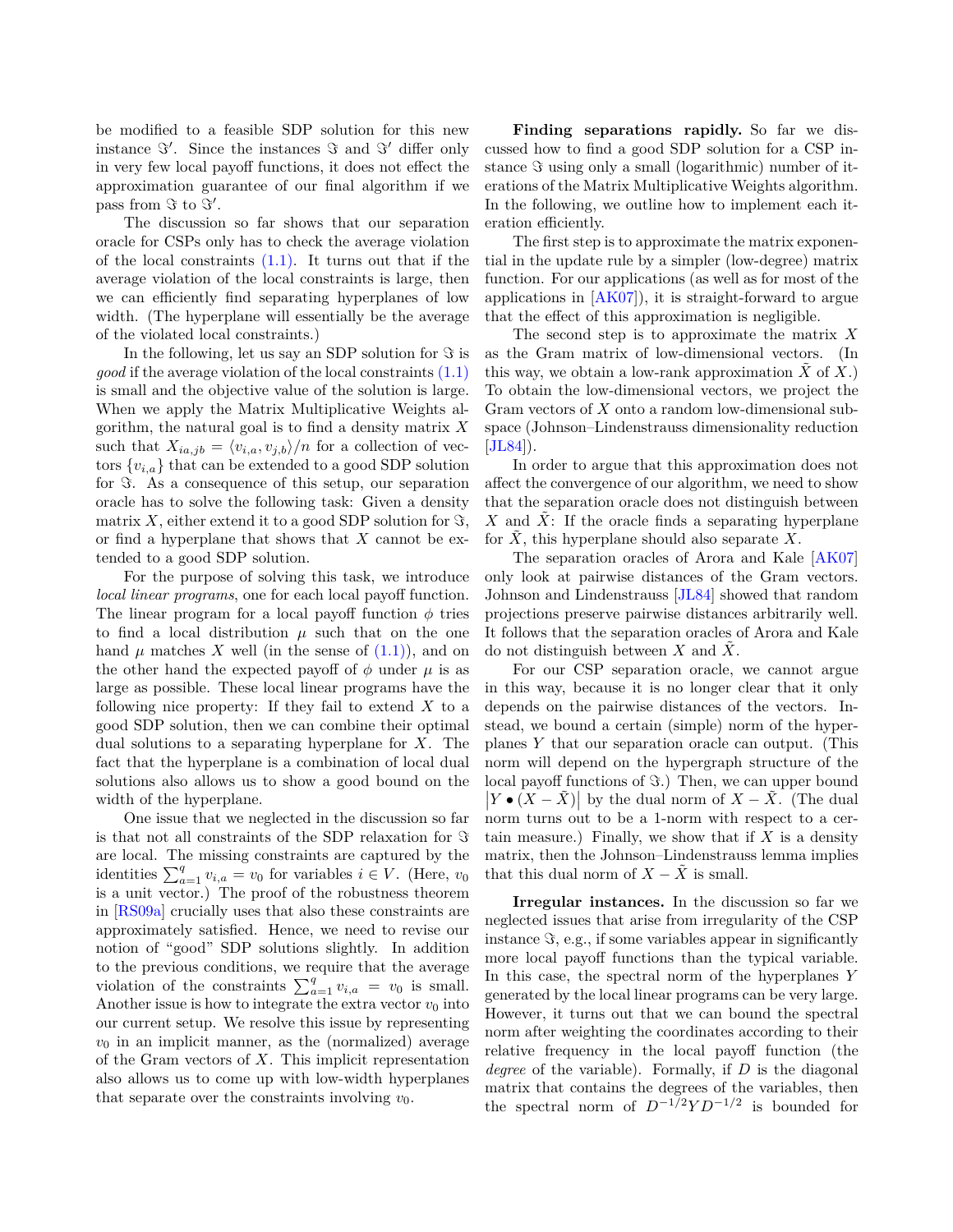the hyperplanes *Y* that our oracle considers. We can adapt the Matrix Multiplicative Weights algorithm to work in this setting. This modified algorithm allows to solve linear inequalities over the set of positive semidefinite matrices *X* that satisfy  $D \bullet X = 1$ . The convergence of the algorithm is the same as before with the crucial difference that the width of the separating hyperplanes *Y* is measured by the degree-weighted spectral norm  $||D^{-1/2}YD^{-1/2}||$  (as opposed to the usual spectral norm  $||Y||$ ).

#### <span id="page-4-0"></span>**2 Preliminaries**

Let  $\mathcal{M}_n$  denote the set of real symmetric *n*-by-*n* matrices. We equip the space  $\mathcal{M}_n$  with the inner product  $A \bullet B := \text{Tr } AB$  (sometimes called the *Frobenius* or *Hilbert–Schmidt* product). For  $A \in \mathcal{M}_n$ , we let  $\lambda_{\max}(A)$ denote the largest eigenvalue of *A*. For  $A, B \in \mathcal{M}_n$ , we write  $A \preceq B$  if  $A \bullet X \leq B \bullet X$  for all positive semidefinite (p.s.d.)  $X \in \mathcal{M}_n$ . Let  $\Delta_n := \{X \in \mathcal{M}_n \mid$  $\text{Tr } X = 1, X \succeq 0$  denote the set of *n*-dimensional *density matrices*, a quantum-mechanical analogue of probability distributions. Every matrix  $A \in \mathcal{M}_n$  satisfies  $\lambda_{\max}(A) = \max_{X \in \Delta_n} A \cdot X$ . For a non-negative diagonal matrix  $D \in \mathcal{M}_n$ , we define a generalization of density matrices,  $\Delta_D := \{ X \in \mathcal{M}_n \mid D \bullet X, X \succeq 0 \}.$ 

**2.1 Matrix Multiplicative Weights Bounds.** For  $\varepsilon > 0$ , let  $E_{\varepsilon} : \mathcal{M}_n \to \Delta_n$  be the function

$$
E_{\varepsilon}(Y) \stackrel{\text{def}}{=} \exp(\varepsilon Y) / \operatorname{Tr} \exp(\varepsilon Y).
$$

The Matrix Multiplicative Weights method relies on the following upper bound on the largest eigenvalue of a sum of matrices. We use the notation  $Y_{\leq t} := Y_1 + \ldots + Y_{t-1}$ . By the usual convention for empty sums,  $Y_{\leq 1} = 0$ .

THEOREM 2.1.  $(|AK07|)$  *Let*  $\varepsilon > 0$  *be small enough and*  $Y_1, \ldots, Y_T$  *be a sequence in*  $\mathcal{M}_n$  *with*  $0 \leq Y_t \leq I$ *. Then,*

$$
\lambda_{\max}(Y_1 + \ldots + Y_T) < (1 + \varepsilon) \sum_{t=1}^T X_t \bullet Y_t + \frac{\log n}{\varepsilon} \,,
$$
\n
$$
where \ X_t := E_{\varepsilon}(Y_{\leq t}) \,.
$$

*Proof.* We estimate the largest eigenvalue by the trace of the exponentiated matrix (a common trick, see for example the proof of the matrix-valued Chernoff bound

of Ahlswede and Winter [\[AW02,](#page-10-9) [WX08\]](#page-11-21)),

$$
e^{\varepsilon \lambda_{\max}(Y_1 + \dots + Y_T)}
$$
  
\n
$$
\leq \text{Tr } e^{\varepsilon (Y_1 + \dots + Y_T)}
$$
  
\n
$$
\leq \text{Tr } e^{\varepsilon (Y_1 + \dots + Y_{T-1})} e^{\varepsilon Y_T}
$$
  
\n
$$
\leq \text{Tr } e^{\varepsilon (Y_1 + \dots + Y_{T-1})} (I + (e^{\varepsilon} - 1) Y_T)
$$
  
\n
$$
= (1 + (e^{\varepsilon} - 1) X_T \bullet Y_T) \text{Tr } e^{\varepsilon (Y_1 + \dots + Y_{T-1})}
$$
  
\n
$$
\leq e^{(e^{\varepsilon} - 1) X_T \bullet Y_T} \text{Tr } e^{\varepsilon (Y_1 + \dots + Y_{T-1})}
$$
  
\n
$$
\leq \dots \leq e^{(e^{\varepsilon} - 1) \sum_{t=1}^{T} X_T \bullet Y_T} \cdot n.
$$

The second step uses the Golden–Thompson inequal-ity [\[Gol65,](#page-11-22) [Tho65\]](#page-11-23). Since  $e^{\varepsilon} - 1 = \varepsilon + \varepsilon^2/2 + O(\varepsilon^3)$  $\varepsilon + \varepsilon^2$  for small enough  $\varepsilon$ , we obtain the desired upper bound on the largest eigenvalue.

Let  $D \in \mathcal{M}_n$  be a positive diagonal matrix. (For the first reading, it makes sense to replace all occurrences of *D* and  $D^{-1/2}$  by the identity.)

COROLLARY 2.2. Let  $\varepsilon > 0$  be small enough and let *Y*<sub>1</sub>*,...,Y*<sup>*T*</sup> *be a sequence in*  $\mathcal{M}_n$  *with*  $-D \leq Y_t \leq D$ *. Then, for every*  $X \in \Delta_D$ *,* 

$$
\sum_{t=1}^{T} (X - (1 + \varepsilon)X_t) \bullet Y_t < \varepsilon T + \frac{2\log n}{\varepsilon} \,,
$$
\n
$$
where \ X_t := E_{\varepsilon,D}(Y_{< t}) \ and
$$
\n
$$
E_{\varepsilon,D}(Y) \stackrel{\text{def}}{=} D^{-1/2} E_{\varepsilon}(\frac{1}{2}D^{-1/2}YD^{-1/2})D^{-1/2} \in \Delta_D \,.
$$

*Proof.* Apply [Theorem 2.1](#page-1-0) to the matrices

$$
Y'_t \mathrel{\mathop:}= \tfrac{1}{2} D^{-1/2} Y_t D^{-1/2} + \tfrac{1}{2} I \,.
$$

(Notice that  $E_{\varepsilon}(Y + \alpha I) = E_{\varepsilon}(Y)$  for all  $\alpha \in \mathbb{R}$ ).

<span id="page-4-1"></span>**2.2 Semidefinite Feasibility Problems.** Let *X* be a convex subset of  $\Delta_D$ . (We think of  $\mathcal X$  as the set of feasible solutions to a semidefinite program.)

A *δ-separation oracle* for *X* is an algorithm that given a matrix  $X \in \Delta_D$  does one of the following things:

- **Yes** the algorithm determines that *X* is close to the set  $X$ . Here, the precise notion of closeness will depend on the particular application.
- **No** the algorithm finds a hyperplane that separates *X* from the feasible set  $\mathcal X$  by a  $\delta$ -margin, i.e., it outputs a matrix  $A \in \mathcal{M}_n$  and a scalar  $b \in \mathbb{R}$  such that  $A \bullet X \leq b - \delta$  and on the other hand  $A \bullet X' \geq b$ for all  $X' \in \mathcal{X}$ .

A separation oracle is *ρ-bounded* if every *A* and *b* in the **No**-case satisfy

$$
-\rho D \preceq A - bD \preceq \rho D.
$$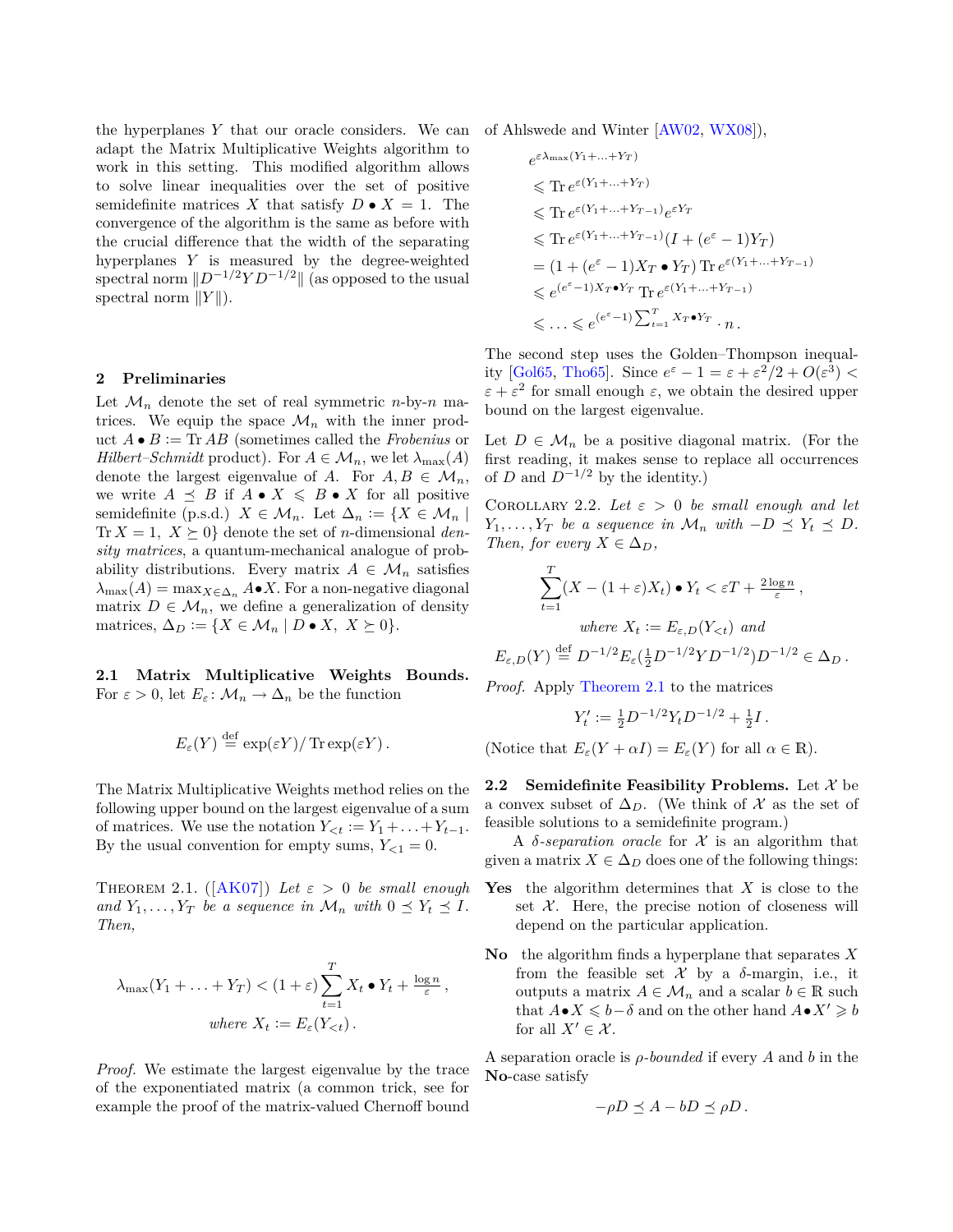Note that the parameters  $\rho$  and  $\delta$  are not independent. If we scale the outputs *A* and *b* by the factor  $\frac{1}{\rho}$ , the resulting oracle is 1-bounded and *<sup>δ</sup>/ρ*-separating. We find it more convenient to have both parameters.

**Basic feasibility algorithm.** The Matrix Multiplicative Weights bound suggests an algorithm that either finds a point close to  $\mathcal X$  or proves that  $\mathcal X$  is empty. Let ORACLE be a  $\rho$ -bounded  $\delta$ -separation oracle for the set  $X$ . Iterate the following for  $t$  from 1 to  $T$ :

- 1. Call ORACLE on input  $X_t := E_{\varepsilon,D}(Y_{\leq t})$ .
- 2. If the oracle outputs **Yes**, we stop.
- 3. Otherwise, the oracle provides a *δ*-separating hyperplane  $A_t \bullet X_t \leq b_t - \delta$ . In this case, put

<span id="page-5-2"></span><span id="page-5-1"></span>(2.2) 
$$
Y_t := \frac{1}{\rho} (A_t - b_t D).
$$

The following lemma is a direct consequence of [Corol](#page-1-1)[lary 2.2.](#page-1-1)

LEMMA 2.3. Let  $\varepsilon \leq \delta/2\rho$  and  $T \geq 2\varepsilon^{-2} \log n$ . If *X is non-empty, then* Oracle *will output* **Yes** *within T iterations of the basic feasibility algorithm.*

*Proof.* For the sake of contradiction, let  $X \in \mathcal{X}$  and suppose ORACLE finds a separating hyperplane for T iterations. By [Corollary 2.2,](#page-1-1)

$$
\varepsilon T + \frac{2\log n}{\varepsilon} > \sum_{t=1}^T (X - (1+\varepsilon)X_t) \bullet Y_t \geq \delta/\rho T \geq 2\varepsilon T,
$$

contradicting the premise  $T \ge 2\varepsilon^{-2} \log n$ .

**Efficient feasibility algorithm.** We modify the basic feasibility algorithm in two ways: First, we approximate the function  $E_{\varepsilon,D}$  by a low-degree polynomial. Second, we approximate  $X_t$  by a low-rank matrix. See [Figure 1](#page-5-0) In the figure, *d* and *r* are parameters that we will determine later (for our applications, they will be at most logarithmic in the input size), and  $P_{\varepsilon,D}^{\leq r}(Y)$ is the degree-*r* approximation of  $\exp(\epsilon/2D^{-1/2}YD^{-1/2})$ ,

$$
P^{\leqslant r}_{\varepsilon,D}(Y)\stackrel{\mathrm{def}}{=}\sum_{i=0}^r \tfrac{1}{i!}\left(\tfrac{\varepsilon}{2}D^{-1/2}YD^{-1/2}\right)^i
$$

*.*

Before proving the properties of this feasibility algorithm, let us briefly justify the choice of  $\tilde{X}_t$ . Since the separation oracle expects as input a matrix from  $\Delta_D$ , the choice of  $\alpha_t$  is clear.

The parameters of the random matrix  $\Phi_t$  are chosen such that  $\mathbb{E} \Phi_t^{\mathsf{T}} \Phi_t = I$ . Therefore,

$$
\mathbb{E}\,\tilde{W}_t^\mathrm{T}\tilde{W}_t = D^{-1/2}P_{\varepsilon,D}^{\leqslant r}(\mathbf{1}/2Y_{
$$

For *t* from 1 to *T*, iterate the following:

- 1. Sample a  $d$ -by- $n$  Gaussian matrix  $\Phi_t$ , with each entry independently chosen from  $\mathcal{N}(0, 1/d)$ .
- 2. Compute the *d*-by-*n* matrix  $\tilde{W}_t$ ,

$$
\tilde{W}_t := \Phi_t \cdot P_{\varepsilon,D}^{\leq r} \left( \frac{1}{2} Y_{\leq t} \right) \cdot D^{-1/2}.
$$

- 3. Call ORACLE on input  $\tilde{X}_t := \alpha_t \tilde{W}_t^{\mathsf{T}} \tilde{W}_t \in \Delta_D$ , where the multiplier  $\alpha_t > 0$  is chosen such that  $D \bullet \tilde{X}_t = 1.$
- 4. If Oracle outputs **Yes**, we stop.
- 5. Otherwise, the oracle provides a *δ*-separating hyperplane  $A_t \bullet \tilde{X}_t \leqslant b_t - \delta$ . Set  $Y_t$  as in [\(2.2\).](#page-5-1)

<span id="page-5-3"></span><span id="page-5-0"></span>Figure 1: Efficient feasibility algorithm.

For large enough *r*, the matrix  $P_{\varepsilon,D}^{\leq r}(1/2Y_{\leq t})^2$  is close to  $\exp(\epsilon/2D^{-1/2}Y_{\leq t}D^{-1/2})$ . Therefore, the matrix  $\mathbb{E} \tilde{W}_t^{\mathsf{T}} \tilde{W}_t$  is, up to a scaling factor, close to  $X_t =$  $E_{\varepsilon,D}(Y_{\leq t}).$ 

The following lemma shows that we can compute (a Gram representation of)  $\tilde{X}_t$  quickly if matrix-vector multiplication with the matrices  $A_t$  is efficient.

Lemma 2.4. *Suppose we can perform matrix-vector multiplication with the matrices*  $A_t$  *in time*  $T_{matrix-vector}$ . *Then, for every t, we can compute*  $\alpha_t$  *and*  $\tilde{W}_t$  *in time*  $O(t \cdot r \cdot d \cdot T_{matrix-vector})$ .

*Proof.* We can compute a row of  $\tilde{W}_t$  by multiplying a row of  $\Phi_t$  to the matrix  $P_{\varepsilon,D}^{\leq r}(\frac{1}{2}Y_{ from the left.$ Using the structure of  $P_{\varepsilon,D}^{\leq r}(1/2Y_{< t})$ , this multiplication can be carried out in time  $O(t \cdot r \cdot T_{\text{matrix-vector}})$ . (Here, we use that matrix multiplication is linear and associative.)

To compute  $\alpha_t$ , it is enough to compute the diagonal of  $\tilde{W}_t^{\mathsf{T}} \tilde{W}_t$ , which can be done in time  $O(d \cdot n)$  (after computing  $\tilde{W}_t$ ).

We need to prove an analogue of [Lemma 2.3](#page-5-2) for the efficient feasibility algorithm. It is no longer enough that the oracle is  $\rho$ -bounded and  $\delta$ -separating. In the next lemma, we formulate a simple condition for the oracle that allows us to prove an analogue of [Lemma 2.3.](#page-5-2) (It is cumbersome to check that a concrete separation oracle satisfies this condition. In [Definition 2.6,](#page-6-1) we give a condition that is easier to verify and that implies the condition in the next lemma.)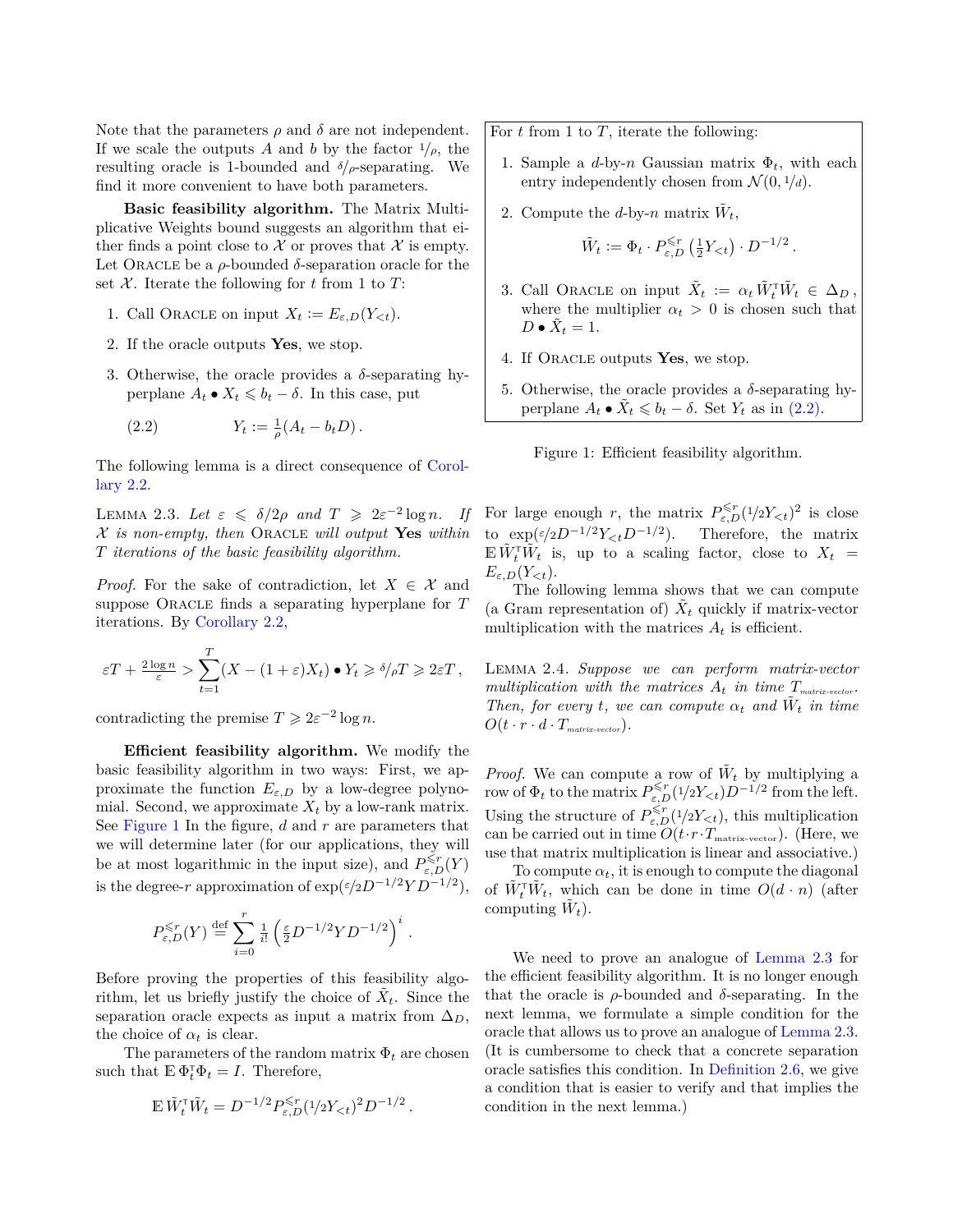<span id="page-6-2"></span>LEMMA 2.5. Let  $\varepsilon = \delta/4\rho$  and  $T = 2\varepsilon^{-2}\log n$ . Suppose *that for every*  $t \leq T$ ,

$$
\Pr_{\Phi_t} \left\{ \begin{matrix} \text{ORACLE outputs } \textbf{No} \text{ in iteration } t \\ \text{ and } A_t \bullet X_t > b_t - \delta/2 \end{matrix} \right\} \ll 1/T \,.
$$

*Then, if*  $X$  *is non-empty,* ORACLE *will output* Yes *with high probability within T iterations of the efficient feasibility algorithm.*

Before proving the lemma, let us first clarify the condition of the lemma. In iteration  $t$ , we call ORACLE on matrix  $\tilde{X}_t$ , which depends on the matrices  $Y_{\leq t}$  and  $\Phi_t$ . The lemma asserts that for all possibilities of  $Y_{\leq t}$ , the probability of the specified event over the randomness of  $\Phi_t$  is significantly smaller than  $1/T$ . Notice that if the specified event occurs then the  $\delta$ -separating hyperplane that ORACLE exhibited for  $\tilde{X}_t$  is not even  $\delta/2$ separating for  $X_t$ . (Here, the matrices  $X_t$  are defined as in the basic feasibility algorithm,  $X_t = E_{\varepsilon,D}(Y_{\leq t})$ .

*Proof of [Lemma 2.5.](#page-6-2)* Suppose  $X$  is non-empty. From the union bound, it follows that with high probability none of the specified events occurs. For the sake of contradiction, assume that Oracle did not output **Yes** within *T* iterations. Then, the matrices  $Y_1, \ldots, Y_T$  are  $\delta/2$ -separating hyperplanes for the matrices  $X_1, \ldots, X_T$ with  $X_t = E_{\varepsilon,D}(Y_{\leq t})$ . [Lemma 2.3](#page-5-2) shows that these hyperplanes contradict our assumption that  $\mathcal X$  is nonempty.

**Robust Separation Oracle.** The following definition abstracts the condition of [Lemma 2.5](#page-6-2) so that it is easier to verify for a concrete oracle.

DEFINITION 2.6. *We say that a ρ-bounded*  $δ$ -separation *oracle is d*-robust *if for every matrix*  $X \in \Delta_D$  *with*  $X = W^{T}W$ ,

$$
\mathbb{P}\left\{\begin{array}{c}\text{ORACLE outputs } \textbf{No} \text{ on input } \tilde{X}\\ \text{ and } A \bullet X > b - 3\delta/4 \end{array}\right\} \ll \frac{(\delta/\rho)^2}{\log n}.
$$

*Here,* Φ *is a d-by-n Gaussian matrix, with each component chosen from*  $\mathcal{N}(0, 1/d)$ *, and*  $\tilde{X} := \alpha W^{\tau} \Phi^{\tau} \Phi W$ *, where multiplier*  $\alpha > 0$  *is chosen such that*  $D \bullet X = 1$ *.* 

<span id="page-6-8"></span>LEMMA 2.7. *Let*  $\varepsilon = \delta/4\rho$  *and*  $T = 2\varepsilon^{-2} \log n$ *. Suppose we have a d-robust ρ-bounded δ-separation oracle. Then, if we set*  $r = 10\varepsilon^{-1} \log n$ , the oracle satisfies the *condition of [Lemma 2.5.](#page-6-2)*

*Proof.* See [§A.2.](#page-11-24)

<span id="page-6-7"></span>The Johnson–Lindenstrauss lemma is used to show that the separation oracle we construct is *d*-robust for *d* logarithmic in *n*.

Lemma 2.8. ([\[JL84\]](#page-11-20)) *Let* Φ *be a d-by-n Gaussian matrix, with each entry independently chosen from*  $\mathcal{N}(0, 1/d)$ *. Then, for every vector*  $u \in \mathbb{R}^n$  *and every ε ∈* (0*,* 1)*,*

$$
\mathop{\mathbb{P}}_{\Phi}\left\{\|\Phi u\|=(1\pm\varepsilon)\|u\|\right\}\geqslant 1-e^{-\Omega(\varepsilon^2d)}.
$$

<span id="page-6-0"></span>**2.3 Constraint Satisfaction Problems.** An instance  $\Im$  of a constraint satisfaction problem consists of a set of variables  $V$ , an alphabet  $\Sigma$ , and a list of "local" payoff functions  $\phi_1, \ldots, \phi_m$  with  $\phi_t \colon \Sigma^{S_t} \to [-1, 1]$  for a subset  $S_t \subseteq V$ . The payoff functions come with nonnegative weights  $w_1, \ldots, w_m$  such that  $\sum_t w_t = 1$ . We put  $n := |V|, q := |\Sigma|$  and  $k := \max_{t} |S_t|$ . (We think of the parameters  $q$  and  $k$  as constant or at least very small compared to *n* and *m*.) For an assignment  $x \in \Sigma^V$ , we let  $\Im(x) := \sum_t w_t \phi_t(x)$  denote the average value of a payoff function for the assignment *x*. (Formally, we extend  $\phi_t$  to  $\Sigma^V$  such that  $\phi_t(x) := \phi_t(x_{|S_t})$ , where  $x_{|S_t}$ is the restriction of the assignment  $x$  to the variable set  $S_t$ .) Finally, we can define the *(optimal) value* of  $\Im$ as  $opt(\Im) := \max_{x \in \Sigma^V} \Im(x)$ .

**SDP Relaxation.** We consider the following semidefinite relaxation SDP( $\Im$ ),

<span id="page-6-5"></span><span id="page-6-4"></span><span id="page-6-3"></span>(2.3) maximize 
$$
\sum_{t} w_{t} \mathop{\mathbb{E}}_{x \sim \mu_{t}} \phi(x)
$$
  
(2.4) subject to  $\langle v_{i,a}, v_{j,b} \rangle = \mathop{\mathbb{P}}_{x \sim \mu_{t}} \left\{ x_{i} = a, x_{j} = b \right\}$   
( $i, j \in S_{t}, a, b \in \Sigma, t \in [m]$ ),  
(2.5)  $\langle v_{i,a}, v_{0} \rangle = \mathop{\mathbb{P}}_{x \sim \mu_{t}} \left\{ x_{i} = a \right\}$   
( $i \in S_{t}, a \in \Sigma, t \in [m]$ ),  
(2.6)  $||v_{0}||^{2} = 1$ .

<span id="page-6-6"></span><span id="page-6-1"></span>Here,  $v_0$  is a fixed unit vector and we maximize over all sets of vectors  $\{v_{i,a}\}_{i\in V, a\in\Sigma} \subseteq \mathbb{R}^{qn}$  and over all sequences of functions  $\mu_1, \ldots, \mu_t \colon \Sigma^{S_t} \to \mathbb{R}$  with  $\mu_t \geq 0$ and  $\sum_{x \in \Sigma^{S_t}} \mu_t(x) = 1$ . We can interpret a function  $\mu_t$  as a distribution over assignments  $x \in \Sigma^{S_t}$ . The notation  $x \sim \mu_t$  means that we sample an assignment  $x \in \Sigma^{S_t}$  according to the distribution  $\mu_t$ . Note that the expressions in  $(2.3)$  and  $(2.4)$  are indeed linear functions in the values of  $\mu_1, \ldots, \mu_m$ , because

$$
\mathbb{E}_{x \sim \mu_t} \phi(x) = \sum_{x \in \Sigma^{S_t}} \mu_t(x)\phi_t(x)
$$
  
and 
$$
\mathbb{P}_{x \sim \mu_t} \{x_i = a, x_j = b\} = \sum_{\substack{x \in \Sigma^{S_t} \\ x_i = a, x_j = b}} \mu_t(x).
$$

We define  $\text{sdp}(\Im)$  to be the optimal objective value of this SDP relaxation.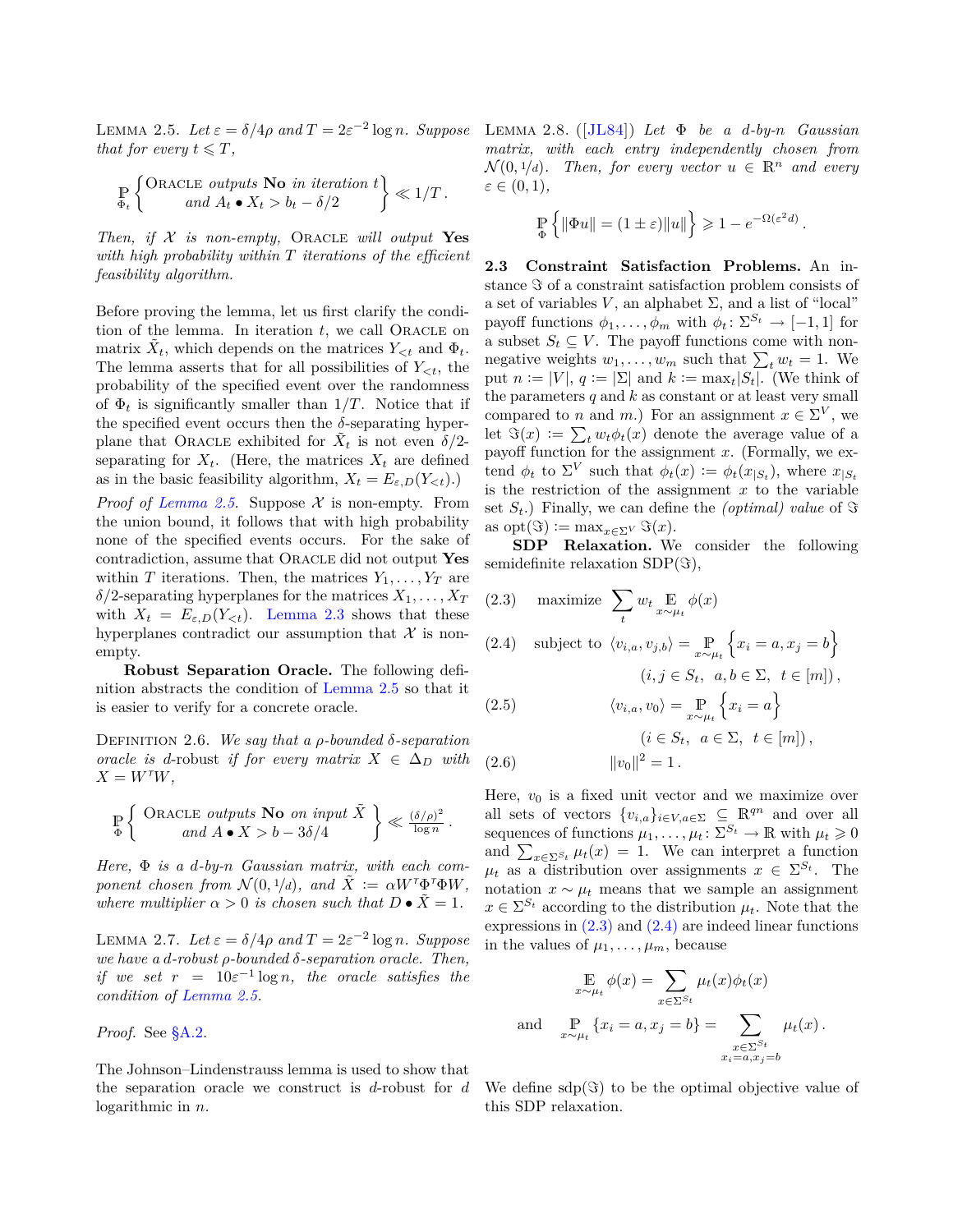The vectors of a feasible solution for SDP( $\Im$ ) satisfies the following relation.

FACT 2.9. For every variable  $i \in V$  (that appears in at *least one set St),*

<span id="page-7-6"></span>
$$
v_0 = \sum_{a \in \Sigma} v_{i,a} \, .
$$

We remark that the constraints  $(2.5)$ – $(2.6)$  are implied by the other constraints. In particular, the optimal value  $\text{sdp}(\Im)$  would not change if we dropped constraints  $(2.5)$ – $(2.6)$ .

**Robustness of SDP Relaxations.** We are interested in the sensitivity of the relaxation  $\text{sdp}(\Im)$  to small errors in the constraints  $(2.4)$ . For  $\varepsilon > 0$ , consider the semidefinite relaxation  $SDP_{\varepsilon}(\Im),$ 

<span id="page-7-2"></span>(2.7) max 
$$
\sum_{t} w_t \mathop{\mathbb{E}}_{x \sim \mu_t} \phi(x)
$$
  
\n(2.8) s. t.  $\left| \langle v_{i,a}, v_{j,b} \rangle - \mathop{\mathbb{P}}_{x \sim \mu_t} \left\{ x_i = a, x_j = b \right\} \right| \le \varepsilon$   
\n(i, j \in S\_t, a, b \in \Sigma, t \in [m]),  
\n(2.9)  $\left| \langle v_{i,a}, v_0 \rangle - \mathop{\mathbb{P}}_{x \sim \mu_t} \left\{ x_i = a \right\} \right| \le \varepsilon$ 

<span id="page-7-1"></span><span id="page-7-0"></span>
$$
(i \in S_t, \ a \in \Sigma, \ t \in [m]),
$$
  

$$
(2.10) \qquad |||v_0||^2 - 1| \leq \varepsilon.
$$

Let  $\text{sdp}_{\varepsilon}(\Im)$  denote the optimal objective value of this relaxation. The following theorem shows that  $\text{sdp}_{\varepsilon}(\Im)$ is always close to  $\text{sdp}(\Im)$ .

<span id="page-7-7"></span>THEOREM 2.10.  $([RS09a])$  $([RS09a])$  $([RS09a])$  *For any CSP instance*  $\Im$ *with alphabet size k and arity q,*

$$
\mathrm{sdp}(\Im) \leqslant \mathrm{sdp}_{\varepsilon}(\Im) \leqslant \mathrm{sdp}(\Im) + \sqrt{\varepsilon} \cdot \mathrm{poly}(kq).
$$

We remark that the constraints  $(2.9)$ – $(2.10)$  seem necessary for this robustness theorem (at least with the current proof in [\[RS09a\]](#page-11-15)). In contrast, the corresponding exact constraints  $(2.5)$ – $(2.6)$  are implied in SDP( $\Im$ ).

#### **3 SDP Algorithm for CSPs**

**3.1 A Local Linear Program.** Let *S* be a set of *k* variables and, as before, let  $\Sigma$  be an alphabet of *q* symbols. Let  $M_{S\times\Sigma}$  denote the set of real symmetric matrices with rows and columns indexed by pairs  $(i, a) \in S \times \Sigma$ . For a payoff function  $\phi \colon \Sigma^S \to$ [*−*1*,* 1] and a matrix *X ∈ MS×*Σ, let *α*(*X, φ*) be the optimal objective value of the following linear program,

<span id="page-7-3"></span>(3.11) maximize 
$$
\mathbb{E}_{x \sim \mu} \phi(x) - C \cdot ||X - M(\mu)||_{\infty}
$$
.

Here, the maximum is over all distributions  $\mu$  on  $\Sigma^S$ , *C* is a parameter that we will determine later and *M* is the linear mapping from  $\Sigma^S \to \mathbb{R}$  to  $\mathcal{M}_{S \times \Sigma}$  defined as

$$
M(\mu)_{iajb} \stackrel{\text{def}}{=} \sum_{\substack{x \in \Sigma^S \\ x_i = a, \ x_j = b}} \mu(x) \, .
$$

We denote by  $\mu(X, \phi)$  an optimal solution to the linear program. Note that if  $\mu$  is a distribution, then  $M(\mu)_{i}$ is the probability of the event  $\{x_i = a, x_j = b\}$  for *x ∼ µ*.

The norm  $\|X - M(\mu)\|_{\infty}$  measures the maximum violation of the constraints  $(2.4)$ . More precisely, the relaxed constraint [\(2.8\)](#page-7-2) is equivalent to  $||X - M(\mu)||_{\infty}$ *ε*. We remark that the local linear program  $(3.11)$  is essentially equivalent to maximizing  $\mathbb{E}_{x \sim \mu} \phi(x)$  over all distributions  $\mu$  that satisfy  $\|X - M(\mu)\|_{\infty} \leq 1/C$ . One advantage of the formulation [\(3.11\)](#page-7-3) is that the program is always feasible.

<span id="page-7-4"></span>By linear programming duality (see [§A.1\)](#page-11-25),

$$
(3.12) \ \alpha(X,\phi) = \min_{\substack{Y \in \mathcal{M}_{S \times \Sigma} \\ ||Y||_1 \leqslant C}} X \bullet Y + \max_{\Sigma^S} \{ \phi - M^*(Y) \} .
$$

Here, *M<sup>∗</sup>* is the adjoint of *M* (a linear mapping from  $\mathcal{M}_{S\times\Sigma}$  to  $\Sigma^S \to \mathbb{R}$ ),

$$
M^*(Y)(x) = \sum_{ij} Y_{ix_ijx_j}.
$$

We denote by  $Y(X, \phi)$  a minimizer of  $(3.12)$ .

**Properties of local linear programs.** Let  $\Im$  be a CSP instance as in [Section 2.3.](#page-6-0) For convenience, we assume that  $|S_t| = k$  for all  $t \in [m]$ . Let  $\{v_{i,a}\}_{i \in V, a \in \Sigma}$ be a collection of vectors. Let  $X_t \in \mathcal{M}_{S_t \times \Sigma}$  denote the Gram matrix of the vectors for the variables in  $S_t$ . (Recall that  $\Im$  is specified by local payoff functions  $\phi_1, \ldots, \phi_m$  and  $S_t \subseteq V$  is the set of variables that the local payoff function  $\phi_t$  depends on.)

FACT 3.1. *If the set of vectors*  $\{v_{i,a}\}_{i\in V, a\in\Sigma}$  *can be*  $extended to a feasible solution for SDP(\Im) of value \alpha$ , *then*

$$
\sum_{t=1}^m w_t \cdot \alpha(X_t, \phi_t) \geqslant \alpha \, .
$$

The following lemma is a partial converse of the previous fact.

LEMMA 3.2. *Suppose*  $C = 3/\delta$  *and* 

<span id="page-7-5"></span>(3.13) 
$$
\sum_{t=1}^{m} w_t \cdot \alpha(X_t, \phi_t) \geq \alpha - \delta.
$$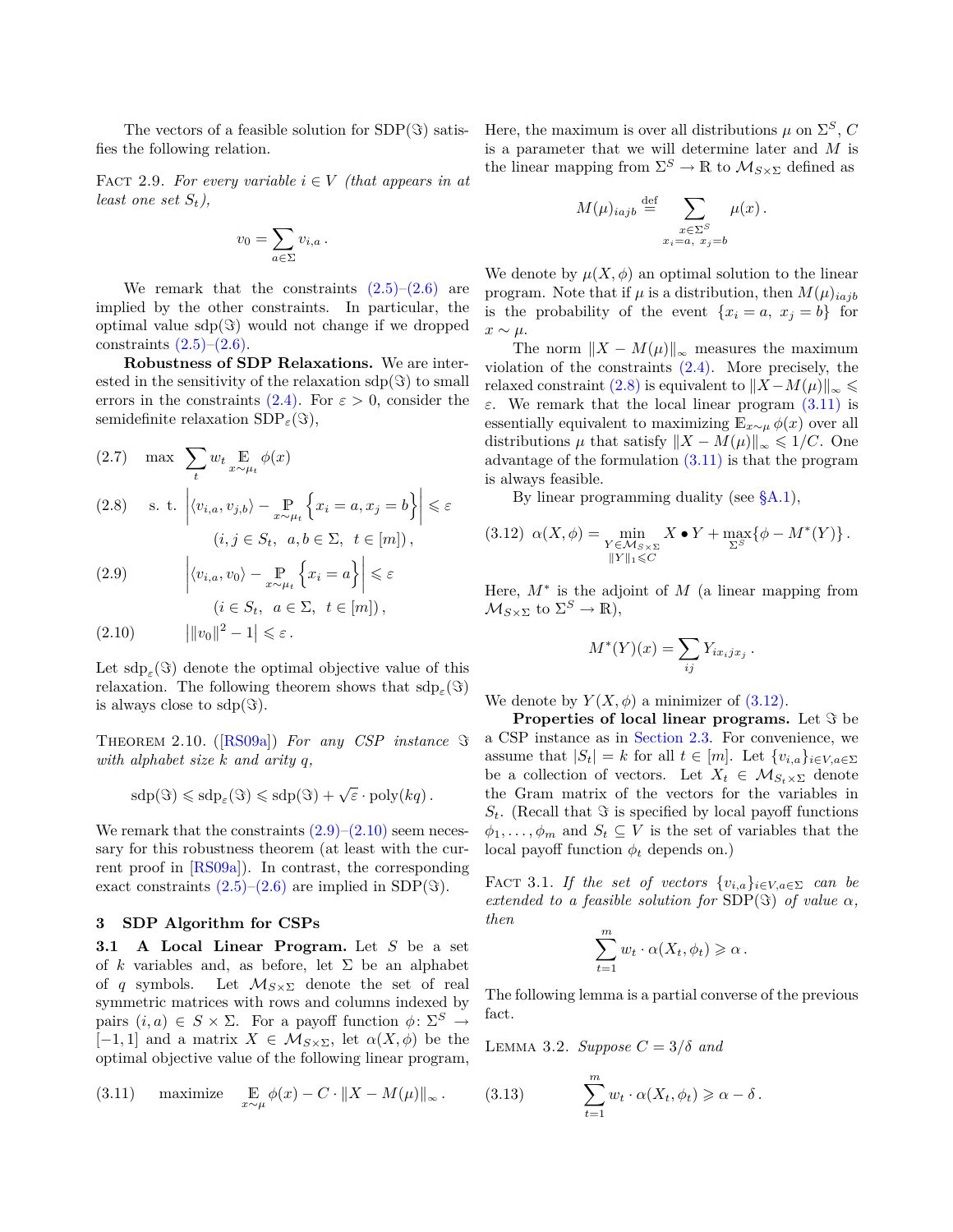*Furthermore, assume there exists a vector*  $v_0$  *such that*  $||v_0||^2 = 1 \pm \delta$  *and* 

<span id="page-8-0"></span>(3.14) 
$$
\sum_{t} w_t \sum_{i \in S_t} \sum_{a \in \Sigma} |\langle v_{i,a}, v_0 \rangle - ||v_{i,a}||^2| \leq \delta.
$$

*Then, there exists a subset*  $T \subseteq [m]$  *of weight*  $w(T) \geq$  $1 - 2\sqrt{δ}$  *such that*  $\text{sdp}\sqrt{δ}(\Im \gamma) \geqslant \alpha - 2\sqrt{δ}$  *and therefore*  $\text{sdp}(\Im_{|T}) \geq \alpha - \text{poly}(kq) \cdot \delta^{1/4}.$ 

*Proof.* We may assume  $\delta \leq 1$ . Let  $\mu_t = \mu(X_t, \phi_t)$ . Let *T*<sub>1</sub> be the set of indices *t* such  $||X_t - M(\mu_t)||_{\infty} \geqslant \sqrt{\delta}$ , and let  $T_2$  be the set of indices  $t$  such that

$$
\sum_{i \in S_t} \sum_{a \in \Sigma} |\langle v_{i,a}, v_0 \rangle - ||v_{i,a}||^2| \geq \sqrt{\delta}.
$$

Let  $T := [m] \setminus T_1 \cup T_2$  and consider the CSP instance  $\Im_T$ . By construction,  $v_0$ ,  $\{v_{i,a}\}$ ,  $\{\mu_t\}_{t \in T}$  forms a feasible solution for the relaxation  $SDP_{\sqrt{\delta}}(\Im_{|T})$ . It remains to estimate the weight of *T*. (Here, the weight of *T* is defined as  $w(T) = \sum_{t \in T} w_t$ .) Notice that [\(3.13\)](#page-7-5) implies that

$$
\sum_{t=1}^m w_t \|X_t - M(\mu_t)\|_{\infty} \leqslant (2+\delta)/C \leqslant \delta.
$$

Therefore,  $w(T_1) \leqslant \sqrt{}$ *δ* (Markov's inequality). From *√*  $(3.14)$ , it follows that  $w(T_2) \leq \sqrt{\delta}$  (again Markov's inequality). We conclude that  $w(T) \geq 1 - w(T_1) - \frac{1}{2}$  $w(T_2) \geq 1 - 2\sqrt{\delta}$ . To finish the proof, we need to lower bound  $\text{sdp}_{\varepsilon}(\Im_{|T})$ . The feasible solution for  $\text{SDP}_{\varepsilon}(\Im_{|T})$ given by  $v_0$ ,  $\{v_{i,a}\}$ ,  $\{\mu_t\}_{t \in T}$  has value at least

$$
\sum_{t \in T} w_t \cdot \alpha(X_t, \phi_t) \geq \alpha - \delta - w(T_1) - w(T_2) \geq \alpha - 3\sqrt{\delta}.
$$

<span id="page-8-5"></span>**3.2 Separation Oracle.** Let  $\Im$  be a CSP instance as in [Section 2.3.](#page-6-0) For convenience, we assume that  $|S_t| = k$ for all  $t \in [m]$ .

Let  $d_i$  be the normalized *degree* of variable  $i$ , that is,  $d_i := \sum_{t, S_t \ni i} w_t / k$ . (Notice that  $\sum_{i \in V} d_i = 1$ .)

Consider the vector  $\mathbf{d} \in \mathbb{R}^{V \times \Sigma}$  with components  $d_{i,a} = d_i$ . Let  $D \in \mathcal{M}_{V \times \Sigma}$  be the diagonal matrix corresponding to  $d$ . Finally, recall that  $\Delta_D$  denotes the set of p.s.d. matrices  $X \in \mathcal{M}_{V \times \Sigma}$  with  $D \bullet X = 1$ .

In [Figure 2,](#page-8-1) we describe a separation oracle for the set  $X \subseteq \Delta_D$  that consists of all SDP solutions for  $\Im$ with objective value at least  $\alpha$ . (In [Section 2.3,](#page-6-0) we said that a SDP solution consist of a collection of vectors  ${v_{i,a}}_{i \in V, a \in \Sigma}$  and a sequence of distributions  $\mu_1, \ldots, \mu_m$ over local assignments. Therefore, it is more precise to say that *X* is the set of matrices  $X \in \mathcal{M}_{V \times \Sigma}$  such that there exists an SDP solution of value at least *α* with  $X_{ia,jb} = \langle v_{i,a}, v_{j,b} \rangle.$ 

CSP-ORACLE  $(\mathcal{F}, X, \alpha, \delta)$ :

- 1. Let  $\{v_{i,a}\}_{i\in V, a\in \Sigma} \subseteq \mathbb{R}^d$  be Gram vectors for X (assumed to be part of the input).
- 2. For every  $t \in [m]$ , compute  $X_t \in \mathcal{M}_{S_t \times \Sigma}$ , the Gram matrix of the vectors for the variables in *St*.
- 3. For every  $t \in [m]$ , solve the local linear program [\(3.11\)](#page-7-3) for  $X_t$  and  $\phi_t$ , and compute  $\alpha_t = \alpha(X_t, \phi_t)$ and  $Y_t = Y(X_t, \phi_t)$ . We choose the parameter C of the local LPs as  $3/\delta$ .
- <span id="page-8-4"></span>4. If  $\sum_{t} w_t \alpha_t \leq \alpha - \delta$ , output **No** and return the hyperplane given by the matrix  $A := \sum_t w_t Y_t$  and the scalar  $b := \alpha - \sum_t w_t \max_{\Sigma^{S_t}} (\phi_t - M^*(Y_t)).$
- 5. Compute  $v_0 = \sum_i d_i \sum_{a \in \Sigma} v_{i,a}$ .
- <span id="page-8-2"></span>6. If  $\left|\|v_0\|^2 - 1\right| \geq \delta$ , output **No** and return the hyperplane corresponding to the violated constraint. (Here,  $b := -s$  with  $s = \text{sign}||v_0||^2 - 1$  and  $A := -s \cdot dd^{\mathsf{T}}$ , where  $d \in \mathbb{R}^{V \times \Sigma}$  has components  $\boldsymbol{d}_{i,a} \vcentcolon= d_i.$  )
- <span id="page-8-3"></span>7. If  $\sum_{i} d_i \sum_{a} |\langle v_{i,a}, v_0 \rangle - ||v_{i,a}||^2| \geq \delta$ , output **No** and return the hyperplane corresponding to the violated constraint. (Here,  $b := 0$  and  $A :=$  $-d \cdot d^{\mathsf{T}} \star S - D^{1/2} \operatorname{diag}(s) D^{1/2}$ , where *s*<sub>*i,a*</sub> is the sign of  $\langle v_{i,a}, v_0 \rangle - ||v_{i,a}||^2$ , *S* is the matrix  $S_{ia,jb} := (s_{i,a} + s_{j,b})/2$ , and  $\star$  denotes componentwise multiplication.)
- 8. Otherwise, output **Yes**.

<span id="page-8-1"></span>Figure 2: Separation oracle for CSPs.

**LEMMA** 3.3. *The oracle is*  $\delta$ -separating for the set  $\mathcal{X}$ .

*Proof.* In [step 6](#page-8-2) and [step 7,](#page-8-3) it is clear that we return a constraint that is valid for the set  $\mathcal X$  (see  $(2.5)$ – $(2.6)$ ) and [Fact 2.9\)](#page-7-6). On the other hand, the input matrix *X* violates the constraint by  $\delta$  in these cases.

Let us verify that also [step 4](#page-8-4) is correct. Let  $X' \in \mathcal{X}$ be a feasible SDP solution of value at least *α*. Let  $\alpha'_{t} = \alpha(X'_{t}, \phi_{t})$  where  $X'_{t} \in \mathcal{M}_{S_{t} \times \Sigma}$  is defined analogous to  $X_t$ . Since  $X'$  is a feasible and has value at least *α*, we have  $\sum_{t} w_t \alpha_t' \geqslant \alpha$  (see [Fact 3.1\)](#page-1-0). However, from the dual characterization of  $\alpha(\cdot, \cdot)$  it follows that  $\alpha'_t \leqslant X'_t \bullet Y_t + \max(\phi_t - M^*(Y_t)).$  Thus,  $\sum_t w_t X'_t \bullet Y_t \geqslant$  $\alpha - \sum_{t} w_t \max(\phi_t - M^*(Y_t)).$  Hence, the constraint in [step 4](#page-8-4) is valid for the set  $\mathcal{X}$ . On the other hand, if  $\sum_{t} w_t \alpha_t \leq \alpha - \delta$ , the input matrix *X* violates this constraint by at least *δ*.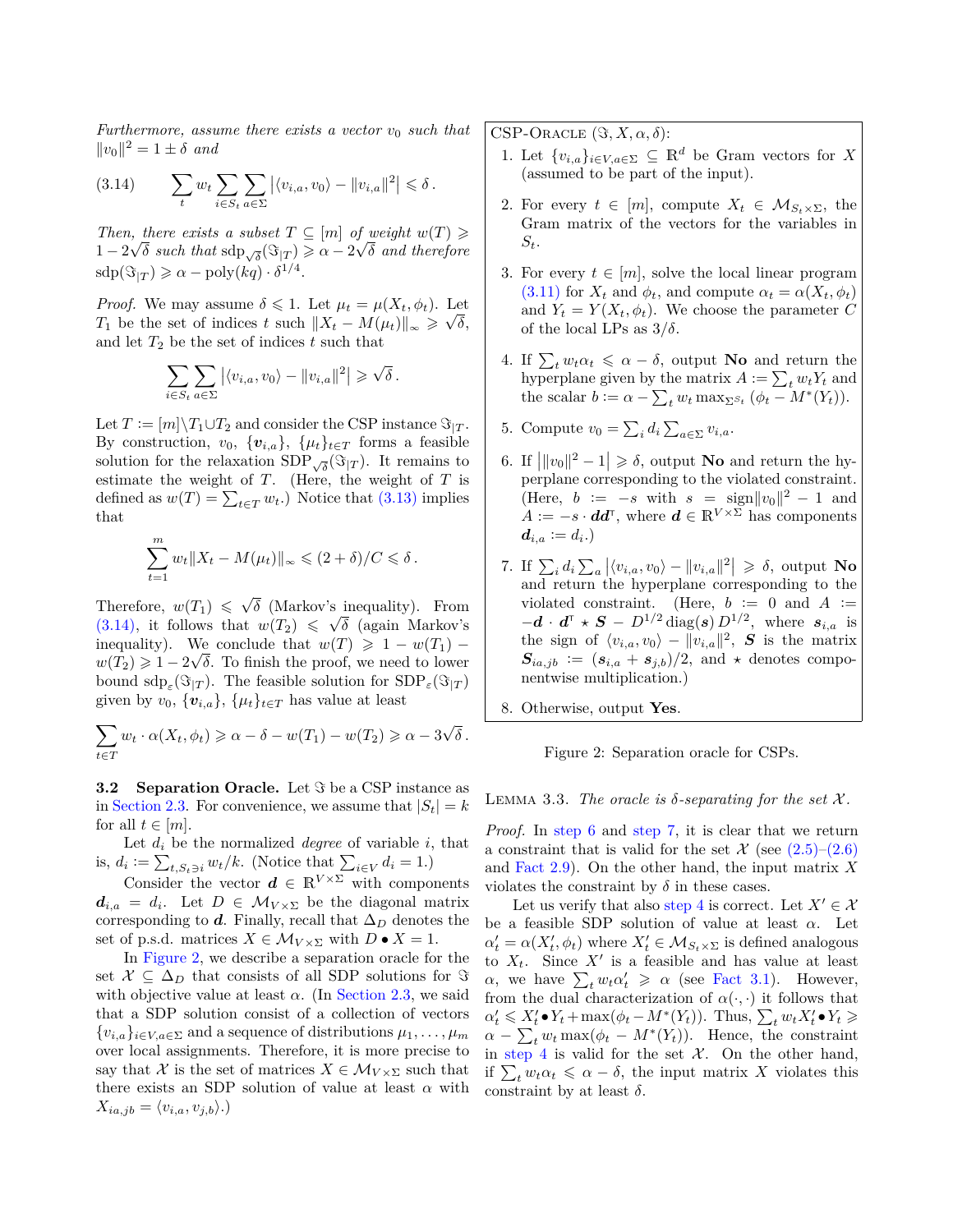LEMMA 3.4. *If the oracle outputs* Yes, *then there exists a* set  $T \subseteq [m]$  with  $w(T) \geq 1 - 2\sqrt{\delta}$  such that the *restriction*  $\Im_{T}$  *of the CSP instance*  $\Im$  *to the payoff functions*  $\{\phi_t \mid t \in T\}$  *satisfies* 

$$
\mathrm{sdp}_{\sqrt{\delta}}(\Im_{|T}) \geq \alpha - \mathrm{poly}(kq) \sqrt{\delta}
$$

 $and$  *therefore*  $\text{sdp}(\mathfrak{S}_{|T}) \geq \alpha - \delta^{1/4} \cdot \text{poly}(kq)$  *(using [The](#page-7-7)[orem 2.10\)](#page-7-7). Furthermore, given the Gram vectors {vi,a} of the input matrix X for the oracle, we can compute in*  $time \ m \cdot d \cdot \text{poly}(q^k)$  *a feasible solution for*  $SDP(\Im_{|T})$  *of value at least*  $\alpha - \delta^{1/4} \cdot \text{poly}(kq)$ .

*Proof.* Immediate from [Lemma 3.2](#page-1-1) and the fact that the proof of the robustness theorem in [\[RS09a\]](#page-11-15) yields an efficient algorithm that converts a solution for  $SDP_{\varepsilon}(\Im_{|T})$ to a solution for  $SDP(\Im_{|T})$ .

LEMMA 3.5. *The oracle is*  $\rho$ *-bounded for*  $\rho$  $poly(kq/\delta)$ .

*Proof.* Let us consider the matrix  $A = \sum_t w_t Y_t$ . Since  $||Y_t||_1 \leq C$ , the spectral norm of  $Y_t$  is also bounded by *C*. Let  $I_t$  be the identity matrix in  $\mathcal{M}_{V \times \Sigma}$  restricted to the rows corresponding to the variables in  $S_t$ . Let  $X'$ be any p.s.d. matrix in  $\mathcal{M}_{V\times\Sigma}$ . We have to show that  $|A \bullet X'| \leq \rho D \bullet X'$ . Since the spectral norm of  $Y_t$  is bounded by *C*, we have  $|A \bullet X'| \le \sum_t w_t C \cdot I_t \bullet X' =$  $Ck \cdot D \bullet X'$ , as desired. For the remaining cases, the calculations are similar (see end of [§A.3](#page-12-0) for details).

Lemma 3.6. *The algorithm* CSP-Oracle *can be implemented to run in time*

$$
m \cdot d \cdot \mathrm{poly}(q^k) \,,
$$

*assuming the input matrix X is represented by ddimensional Gram vectors. If the algorithms outputs* **No** *it returns (an implicit representation of) a matrix for which we can compute matrix-vector products in time*  $m \cdot \text{poly}(kq)$ .

*Proof.* The most expensive part of the algorithm is to solve the local linear programs. Using a polynomial time algorithm for solving linear programs, each local LP can be solved in time  $q^{O(k)}$ . All computations involving the vectors (computing the local Gram matrices  $X_t$ , computing the vector  $v_0$ , ...) can be carried out in time  $m \cdot d \cdot \text{poly}(kq)$ . The matrix  $\sum_{t} w_t Y_t$  has at most  $mkq$  non-zero entries. Hence, matrix-vector multiplication is easy. The matrices corresponding to the expressions  $\sum_{ij} d_i d_j \sum_{ab} \langle v_{i,a}, v_{j,b} \rangle$ or  $\sum_{i \in S} \sum_{j} d_i d_j \sum_{ab} s_{i,a} \langle v_{i,a}, v_{j,b} \rangle$  are not sparse, but they have low-rank. Again, matrix-vector multiplication is easy.

**3.3 Robustness of the Separation Oracle.** In the following, we will show that CSP-ORACLE is *d*-robust for  $d = \text{poly}(kq/\delta) \cdot \log n$ .

Let *Y* be the set of matrices  $Y = A - bD$  that CSP-Oracle could possibly output as separating hyperplanes. Let us define a norm on  $\mathcal{M}_{V\times\Sigma}$  by

$$
||Z||_{\mathcal{Y}} \stackrel{\text{def}}{=} \sup_{Y \in \mathcal{Y}} |Y \bullet Z|.
$$

Let  $X \in \Delta_D$  with  $X = W^{\dagger}W$ . Let  $\{w_{i,a}\}_{i \in V, a \in \Sigma}$ be the columns of *W* and let *S* be the set of variables with  $\|w_{i,a}\|^2 \geq 4$  for some  $a \in \Sigma$ . Let  $\tilde{X} := \alpha W \Phi^{\mathsf{T}} \Phi W$ , where  $\alpha > 0$  is chosen such that  $D \bullet \tilde{X} = 1$  and  $\Phi$  is a Gaussian matrix with *d* rows and columns indexed by  $V \times \Sigma$ . The components of Φ are chosen independently from  $\mathcal{N}(0, 1/d)$ . Let  $\{\tilde{w}_{i,a}\}_{i \in V, a \in \Sigma}$  be the columns of  $\tilde{W} := \sqrt{\alpha} \, \Phi W.$ 

We show that CSP-ORACLE is robust by proving that  $\|X - \tilde{X}\|$ y is at most  $\delta/4$  with high probability, say  $1 - \frac{1}{n}$ .

The first step of the proof is to upper bound  $\|\cdot\|_{\mathcal{V}}$ by a simpler norm. The reader can verify the following lemma in a straight-forward way, by considering each of the three types of hyperplanes that CSP-Oracle can output (corresponding to [step 4,](#page-8-4) [step 6,](#page-8-2) or [step 7\)](#page-8-3). For the sake of completeness, we present a proof in [Appendix A.3.](#page-12-0)

Lemma 3.7.

$$
(3.15) \quad ||Z||_{\mathcal{Y}} \leqslant \text{poly}(kq/\delta) \cdot \Big( \sum_{t} w_t \sum_{i,j \in S_t} \sum_{a,b} |z_{ia,jb}| + \sum_{ij} d_i d_j \sum_{ab} |z_{ia,jb}| + \sum_{i} d_i \sum_{a} |z_{ia,ia}| \Big).
$$

LEMMA 3.8. *For some*  $d = \text{poly}(kq/\delta) \cdot \log n$ ,

$$
\mathop{\mathbb{P}}_{\Phi}\left\{\|X-\tilde{X}\|_{\mathcal{Y}}\leqslant \frac{\delta}{4}\right\}\geqslant 1-\frac{1}{n}.
$$

*Proof.* Let  $\gamma > 0$  (a parameter we determine later). By [Lemma 2.8,](#page-6-7) with probability  $p_{\text{JL}} = 1 - O(qn)^2 \cdot e^{-\Omega(\gamma^2 d)}$ , all  $i, j \in V$  and  $a, b \in \Sigma$  satisfy

$$
\|\tilde{w}_{i,a} + \tilde{w}_{j,b}\|^2 = (1 \pm \gamma) \|w_{i,a} + w_{j,b}\|^2
$$
  

$$
\|\tilde{w}_{i,a} - \tilde{w}_{j,b}\|^2 = (1 \pm \gamma) \|w_{i,a} - w_{j,b}\|^2
$$

In this case, we can bound  $Z = X - \tilde{X}$  as follows

$$
|z_{ia,jb}| = \frac{1}{4} \left| ||w_{i,a} + w_{j,b}||^2 - ||w_{i,a} - w_{j,b}||^2 - ||\tilde{w}_{i,a} + \tilde{w}_{j,b}||^2 + ||\tilde{w}_{i,a} - \tilde{w}_{j,b}||^2 \right|
$$
  

$$
\leq \frac{1}{4} \gamma \cdot \left( ||w_{i,a} + w_{j,b}||^2 + ||w_{i,a} - w_{j,b}||^2 \right)
$$
  

$$
= \frac{1}{2} \gamma \cdot \left( ||w_{i,a}||^2 + ||w_{j,b}||^2 \right)
$$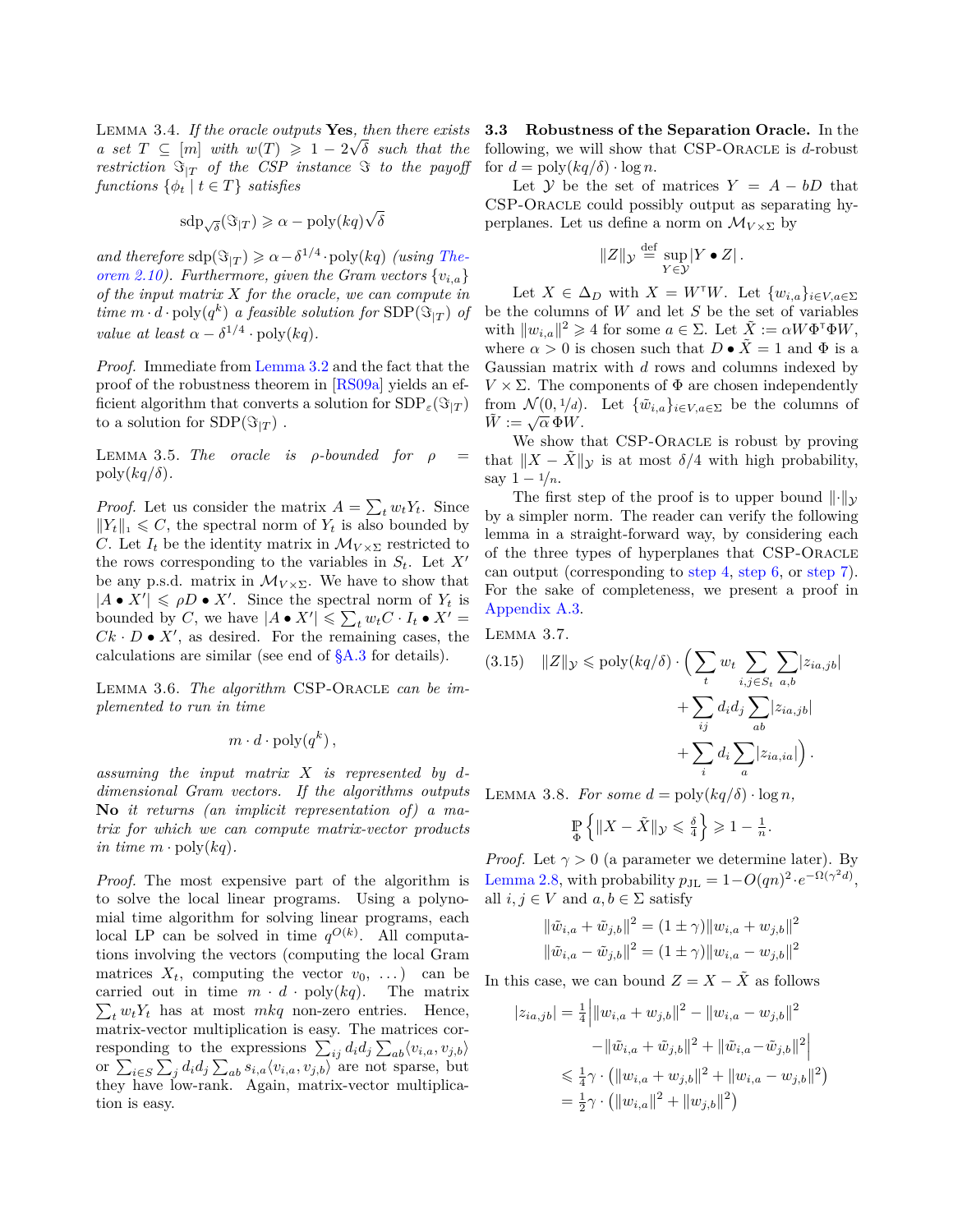Combining this bound of  $|z_{ia,jb}|$  with [Lemma 3.7,](#page-6-8) yields

$$
||Z||_{\mathcal{Y}} \leqslant \gamma \cdot \text{poly}(kq/\delta) \cdot \sum_{i} d_i \sum_a ||w_{i,a}||^2.
$$

(Here, we use that the column and row marginal distributions of the measures in the bound of [Lemma 3.7](#page-6-8) are equal to the distribution  $(d_1, \ldots, d_n)$ .)

Since  $D \bullet X = 1$ , we can choose  $\gamma = \text{poly}(\delta/kq)$ such that  $||Z||_{\mathcal{Y}} \leq \delta/4$ . Thus, for some  $d = O(\log qn / \gamma^2)$  =  $poly(kq/\delta) \cdot \log n$ , the success probability is  $p_{JL} \geq 1-1/n$ as desired.

LEMMA 3.9. For every  $\delta > 0$  and for some  $d =$  $\text{poly}(qk/\delta) \cdot \log n$  *and*  $\rho = \text{poly}(qk/\delta)$ , CSP-ORACLE *is a d-robust ρ-bounded δ-separation oracle for the set X (the set of SDP solutions for*  $\Im$  *of value at least*  $\alpha$ *).* 

*Proof.* [Lemma 3.3](#page-5-2) and [Lemma 3.5](#page-6-2) show that CSP-Oracle is *ρ*-bounded and *δ*-separating. To verify that CSP-Oracle is *d*-robust we need to upper bound the probability of the event,

$$
\mathcal{E} := \left\{ \begin{array}{c} \text{ORACLE outputs } \mathbf{No} \text{ on input } \tilde{X} \\ \text{and } A \bullet X > b - 3\delta/4\delta \end{array} \right\}.
$$

Whenever  $\mathcal{E}$  occurs, we have  $(A - bD) \bullet \tilde{X} \leq -\delta$  but  $(A - bD) \bullet X > -3\delta/4$ . Hence, the event *E* implies that  $\|X - X\|$ <sub>γ</sub> >  $\delta$ /4*.* Using [Lemma 3.8,](#page-6-7) we can conclude that  $\mathbb{P}\{\mathcal{E}\}\leq 1/n$ , as desired.

#### **3.4 Putting things together.**

*Proof of [Theorem 1.1.](#page-1-0)* Let  $\Im$  be a CSP instance as in [Section 2.3.](#page-6-0) Suppose we know a good estimate  $\alpha \in$  $[-1, 1]$  of sdp( $\Im$ ), say  $\alpha \leq \text{sdp}(\Im) \leq \alpha + \varepsilon$ . (If we do not have a good estimate, we can find one by searching through  $2/\varepsilon$  possibilities for  $\alpha$ .) We apply the efficient feasibility algorithm in [Section 2.2](#page-4-1) (based on Matrix Multiplicative Weights) with CSP-Oracle as separation oracle. [Lemma 3.9](#page-7-6) shows that CSP-ORACLE is *d*-robust  $\rho$ -bounded and  $\delta$ -separating (for every  $\delta > 0$  and appropriate *d* and  $\rho$ ). From [Lemma 2.7](#page-6-8) and [Lemma 2.5,](#page-6-2) it follows that CSP-ORACLE outputs **Yes** after  $O(\rho/\delta)^2 \cdot \log n$  iterations of the efficient feasibility algorithm. [Lemma 3.4](#page-5-3) shows that we can convert the final matrix (that the oracle accepted) to a feasible solution for  $SDP(\Im T)$  with value at least  $\alpha - \delta^{1/4}$ poly(*kq*). Here, *T* is a subset of the local payoff functions of  $\Im$  of weight at least  $1 - 2\sqrt{\delta}$ . Let us choose  $\delta = \varepsilon^4 / \text{poly}(kq)$  such that the value of this SDP solution is at least  $\alpha - \varepsilon$  and the weight of *T* is at least  $1 - \varepsilon$ . Combining [Lemma 3.6](#page-6-1) and [Lemma 2.4,](#page-5-3) we see that each iteration of the efficient feasibility algorithm runs in time  $m \cdot \text{poly}(q^k/\delta) \cdot \text{polylog } n$  (if

we choose the parameters *r* and *d* appropriately). It follows that the overall running time is bounded by  $m \cdot \text{poly}(q^k/\varepsilon) \cdot \text{polylog } n.$ 

*Proof of [Theorem 1.2.](#page-1-1)* Let  $\Im$  be a CSP instance as before and suppose that  $\text{sdp}(\Im) \geq \alpha$ . By [Theorem 1.1,](#page-1-0) we can compute a feasible SDP solution of value *α−ε* for an instance  $\Im_{T}$ , where *T* is a subset of the local payoff functions of  $\Im$  of weight at least  $1 - \varepsilon$ . By [\[RS09a,](#page-11-15) Theorem 1.1], we can round this SDP solution to an assignment of value gap( $\Pi$ ;  $\alpha - 2\varepsilon$ ) –  $\varepsilon$  for  $\Im_{T}$  in time  $m \cdot \exp \exp \frac{p\log kq}{\epsilon} \cdot \text{polylog } n$ . Since *T* has weight 1*− ε*, this assignment has value at least gap(Π; *α−*2*ε*)*−*3*ε* for  $\Im$ .

**Acknowledgments.** Many thanks to Sanjeev Arora, Satyen Kale, Prasad Raghavendra, and Nisheeth Vishnoi for invaluable discussions about this topic.

#### **References**

- <span id="page-10-6"></span>[AK07] Sanjeev Arora and Satyen Kale, *A combinatorial, primal-dual approach to semidefinite programs*, STOC, 2007, pp. 227–236.
- <span id="page-10-9"></span>[AW02] Rudolf Ahlswede and Andreas Winter, *Strong converse for identification via quantum channels*, IEEE Transactions on Information Theory **48** (2002), no. 3, 569–579.
- <span id="page-10-8"></span>[BT03] Amir Beck and Marc Teboulle, *Mirror descent and nonlinear projected subgradient methods for convex optimization*, Oper. Res. Lett. **31** (2003), no. 3, 167– 175.
- <span id="page-10-3"></span>[CMM06a] Moses Charikar, Konstantin Makarychev, and Yury Makarychev, *Near-optimal algorithms for unique games*, STOC, 2006, pp. 205–214.
- <span id="page-10-4"></span>[CMM06b] Eden Chlamtac, Konstantin Makarychev, and Yury Makarychev, *How to play unique games using embeddings*, FOCS, 2006, pp. 687–696.
- <span id="page-10-5"></span>[CMM07] Moses Charikar, Konstantin Makarychev, and Yury Makarychev, *Near-optimal algorithms for maximum constraint satisfaction problems*, SODA, 2007, pp. 62–68.
- <span id="page-10-2"></span>[CW04] Moses Charikar and Anthony Wirth, *Maximizing quadratic programs: Extending grothendieck's inequality*, FOCS, 2004, pp. 54–60.
- <span id="page-10-7"></span>[DT99] Moshe Doljansky and Marc Teboulle, *An interior proximal algorithm and the exponential multiplier method for semidefinite programming*, SIAM J. Optim. **9** (1999), no. 1, 1–13 (electronic).
- <span id="page-10-1"></span>[FG95] Uriel Feige and Michel X. Goemans, *Aproximating the value of two prover proof systems, with applications to MAX 2SAT and MAX DICUT*, ISTCS, 1995, pp. 182–189.
- <span id="page-10-0"></span>[FJ97] A. Frieze and M. Jerrum, *Improved approximation algorithms for MAX k-CUT and MAX BISECTION*, Algorithmica **18** (1997), no. 1, 67–81.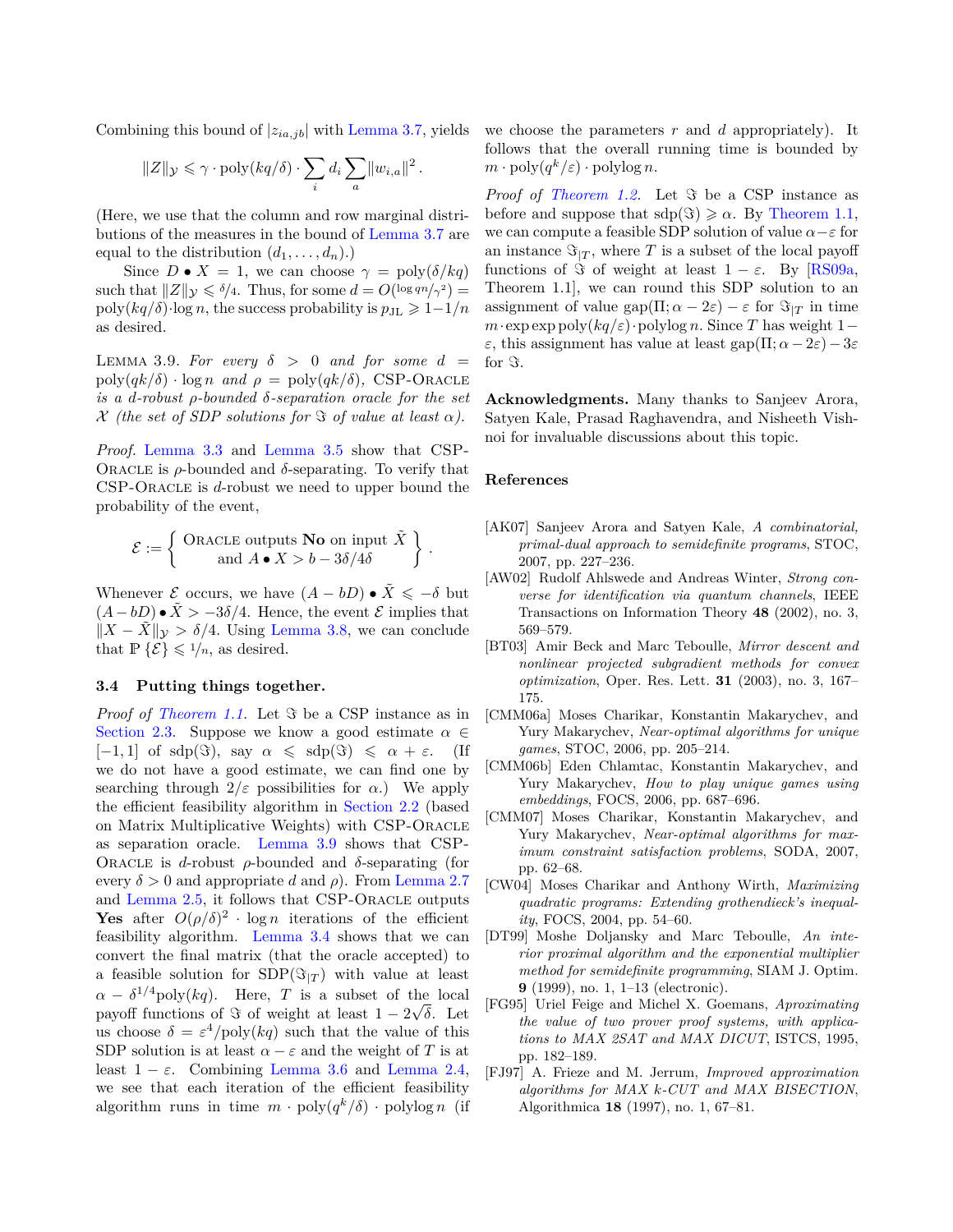- <span id="page-11-22"></span>[Gol65] Sidney Golden, *Lower bounds for the Helmholtz function*, Phys. Rev. **137** (1965), no. 4B, B1127–B1128.
- <span id="page-11-0"></span>[GW95] Michel X. Goemans and David P. Williamson, *Improved approximation algorithms for maximum cut and satisfiability problems using semidefinite programming*, J. ACM **42** (1995), no. 6, 1115–1145.
- <span id="page-11-9"></span>[GW04] Michel X. Goemans and David P. Williamson, *Approximation algorithms for MAX-3-CUT and other problems via complex semidefinite programming*, J. Comput. System Sci. **68** (2004), no. 2, 442–470.
- <span id="page-11-10"></span>[Has05] Gustav Hast, *Beating a random assignment*, APPROX-RANDOM, 2005, pp. 134–145.
- <span id="page-11-6"></span>[HZ01] Eran Halperin and Uri Zwick, *Approximation algorithms for MAX 4-SAT and rounding procedures for semidefinite programs*, J. Algorithms **40** (2001), no. 2, 184–211.
- <span id="page-11-20"></span>[JL84] William B. Johnson and Joram Lindenstrauss, *Extensions of Lipschitz mappings into a Hilbert space*, Conference in modern analysis and probability (New Haven, Conn., 1982), Contemp. Math., vol. 26, Amer. Math. Soc., Providence, RI, 1984, pp. 189–206.
- <span id="page-11-12"></span>[Kho02] Subhash Khot, *On the power of unique 2-prover 1 round games*, STOC, 2002, pp. 767–775.
- <span id="page-11-14"></span>[KS09] Subhash Khot and Rishi Saket, *SDP integrality gaps with local l1-embeddability*, FOCS, 2009, To appear.
- <span id="page-11-1"></span>[KZ97] Howard J. Karloff and Uri Zwick, *A 7/8 approximation algorithm for max 3sat?*, FOCS, 1997, pp. 406–415.
- <span id="page-11-8"></span>[LLZ02] Michael Lewin, Dror Livnat, and Uri Zwick, *Improved rounding techniques for the max 2-sat and max di-cut problems*, IPCO, 2002, pp. 67–82.
- <span id="page-11-7"></span>[MM01] Shiro Matuura and Tomomi Matsui, *0.863 approximation algorithm for MAX DICUT*, RANDOM-APPROX, 2001, pp. 138–146.
- <span id="page-11-19"></span>[NY83] A. S. Nemirovsky and D. B. Yudin, *Problem complexity and method efficiency in optimization*, A Wiley-Interscience Publication, John Wiley & Sons Inc., New York, 1983, Translated from the Russian and with a preface by E. R. Dawson, Wiley-Interscience Series in Discrete Mathematics.
- <span id="page-11-11"></span>[Rag08] Prasad Raghavendra, *Optimal algorithms and inapproximability results for every CSP?*, STOC, 2008, pp. 245–254.
- <span id="page-11-15"></span>[RS09a] Prasad Raghavendra and David Steurer, *How to round any CSP*, FOCS, 2009, To appear.
- <span id="page-11-13"></span>[RS09b] , *Integrality gaps for strong SDP relaxations of unique games*, FOCS, 2009, To appear.
- <span id="page-11-23"></span>[Tho65] Colin J. Thompson, *Inequality with applications in statistical mechanics*, Journal of Mathematical Physics **6** (1965), no. 11, 1812–1813.
- <span id="page-11-16"></span>[Tre09] Luca Trevisan, *Max Cut and the smallest eigenvalue*, STOC, 2009, pp. 263–272.
- <span id="page-11-17"></span>[TRW05] Koji Tsuda, Gunnar Rätsch, and Manfred K. Warmuth, *Matrix exponentiated gradient updates for on-line learning and bregman projection*, Journal of Machine Learning Research **6** (2005), 995–1018.
- <span id="page-11-5"></span>[TSSW00] Luca Trevisan, Gregory B. Sorkin, Madhu Sudan, and David P. Williamson, *Gadgets, approxima-*

*tion, and linear programming*, SIAM J. Comput. **29** (2000), no. 6, 2074–2097 (electronic).

- <span id="page-11-18"></span>[WK06] Manfred K. Warmuth and Dima Kuzmin, *Online variance minimization*, COLT, 2006, pp. 514–528.
- <span id="page-11-21"></span>[WX08] Avi Wigderson and David Xiao, *Derandomizing the ahlswede-winter matrix-valued chernoff bound using pessimistic estimators, and applications*, Theory of Computing **4** (2008), no. 1, 53–76.
- <span id="page-11-2"></span>[Zwi98a] Uri Zwick, *Approximation algorithms for constraint satisfaction problems involving at most three variables per constraint*, SODA, 1998, pp. 201–210.
- <span id="page-11-3"></span>[Zwi98b] , *Finding almost-satisfying assignments*, STOC, 1998, pp. 551–560.
- <span id="page-11-4"></span>[Zwi99] , *Outward rotations: A tool for rounding solutions of semidefinite programming relaxations, with applications to max cut and other problems*, STOC, 1999, pp. 679–687.

#### **A Appendix**

### <span id="page-11-25"></span>**A.1 Dual of the Local Linear Program**

$$
\max_{\mu} \langle \mu, \phi \rangle - C ||X - M(\mu)||_{\infty} \n= \max_{\mu} \min_{Y} \langle \mu, \phi \rangle + C \langle X - M(\mu), Y \rangle \n= \min_{Y} \max_{\mu} \langle \mu, \phi \rangle + C \langle X - M(\mu), Y \rangle \n= \min_{Y} \langle X, C \cdot Y \rangle + \max_{\mu} \langle \mu, \phi \rangle - \langle \mu, M^*(C \cdot Y) \rangle \n= \min_{Y} \langle X, C \cdot Y \rangle + \max_{\Sigma^S} \{ \phi - M^*(C \cdot Y) \} .
$$

Here,  $\mu$  ranges over all distributions on  $\Sigma^S$  and Y ranges over all matrices in  $\mathcal{M}_{S \times \Sigma}$  with  $||Y||_1 = 1$ . All inner products refer to the natural coordinate-wise inner products. In the second equation, we use linear programming duality. In the third equation, we use that  $\langle M(\mu), Y \rangle = \langle \mu, M^*(Y) \rangle$  for all  $\mu$  and *Y*. (This identity is the same as the familiar fact  $(Ax)^{T}y = x^{T}(A^{T}y)$ .)

<span id="page-11-24"></span>**A.2** Robust Separation Oracle. Let  $P_{\varepsilon}^{\leq r}(Y)$  be the degree-*r* approximation of  $e^{\varepsilon Y}$ ,

$$
P_{\varepsilon}^{\leq r}(Y) \stackrel{\text{def}}{=} \sum_{i=0}^{r} \frac{1}{i!} (\varepsilon Y)^{i} .
$$

LEMMA A.1. (see e.g. [\[AK07\]](#page-10-6)) *For every*  $Y \in \mathcal{M}_n$ ,

$$
\|e^{\varepsilon Y} - P_\varepsilon^{\leqslant r}(Y)\| \leqslant e^{\varepsilon \|Y\|} \cdot e^{-r}\,.
$$

LEMMA A.2. *Let*  $\varepsilon = \delta/4\rho$  *and*  $T = 2\varepsilon^{-2} \log n$ . *Let*  $r \geq$  $10\varepsilon^{-1} \log n$ *. For every*  $t \leq T$ *, define matrices*  $W'_t, X'_t \in$  $\mathcal{M}_n$ *,* 

$$
W'_{t} := P_{\varepsilon,D}(\frac{1}{2}Y_{  

$$
X'_{t} := \alpha'_{t}W'^{\tau}_{t}W'_{t},
$$
$$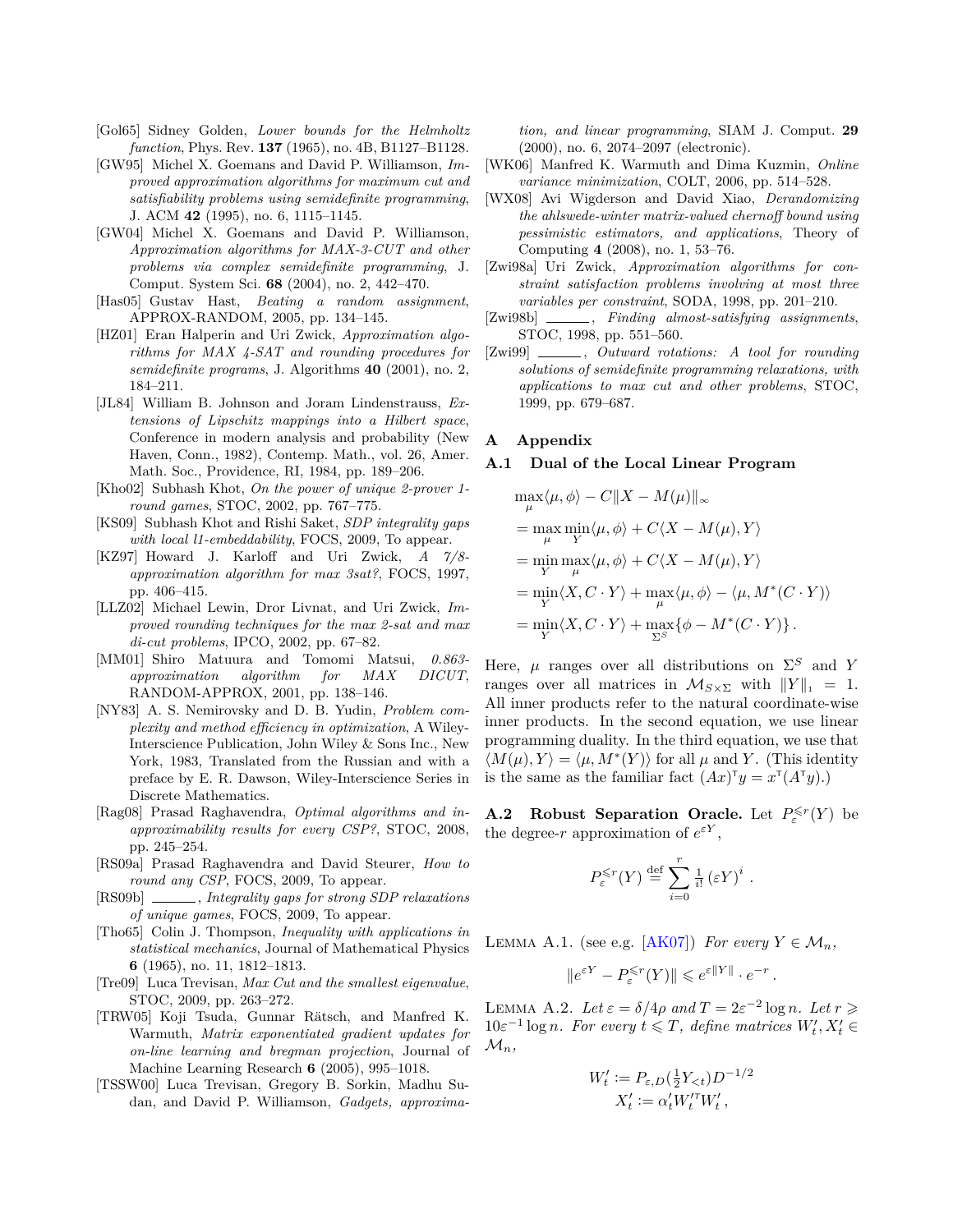*where the multiplier*  $\alpha'_t > 0$  *is chosen such that*  $X'_t \in$  $\Delta_D$ *. Then, for every*  $Y' \in \mathcal{M}_n$  *with*  $-\rho D \preceq Y' \preceq \rho D$ *,* 

$$
|Y' \bullet (X_t - X'_t)| \leq \frac{1}{n} \, .
$$

*Proof.* Fix a particular  $t \leq T$ . The only property of the matrix  $Y_{\leq t}$  that we use is  $-T \cdot D \preceq Y_{\leq t} \preceq T \cdot D$ . Let  $Y := D^{-1/2}Y_{\le t}D^{-1/2}$  and  $Z := P_{\varepsilon}^{\le r} (1/2Y)^2 - e^{\varepsilon Y}$ . Using [Lemma A.1,](#page-1-0) we bound the spectral norm of *Z*,

$$
||Z|| = \left\| \left( P_{\varepsilon}^{\leq r} \left( \frac{1}{2} Y \right) - e^{\varepsilon Y/2} \right) P_{\varepsilon}^{\leq r} \left( \frac{1}{2} Y \right) \right. \\ \left. + e^{\varepsilon Y/2} \left( P_{\varepsilon}^{\leq r} \left( \frac{1}{2} Y \right) - e^{\varepsilon Y/2} \right) \right\| \\ \leq 2 \cdot ||P_{\varepsilon}^{\leq r} \left( \frac{1}{2} Y \right) - e^{\varepsilon Y/2} || \cdot ||e^{\varepsilon Y/2} || \\ \leq 2 e^{\varepsilon ||Y||} e^{-r} \leq 2 e^{\varepsilon T - r} .
$$

Next, let us estimate the difference of the normalization factors  $\alpha := 1/\text{Tr } e^{\varepsilon Y}$  and  $\alpha' := \alpha'_t = 1/\text{Tr } P_{\varepsilon}^{\leq r} (1/2Y)^2$ .

$$
|1/\alpha-1/\alpha'|=|{\rm Tr}\,Z|\leqslant n\|Z\|\leqslant 2n e^{\varepsilon T-r}\,.
$$

Since  $0 \le \alpha \le 1/n$ , it follows that  $|\alpha - \alpha'| \le 2e^{\epsilon T - r}$ .  $\text{Therefore, } ||D^{1/2}(X_t - X_t)D^{1/2}|| \leq \min\{\alpha, \alpha'\}||Z|| +$  $|a - a'| ||e^{\varepsilon Y}|| \leq 4e^{2\varepsilon T - r}.$ 

We bound  $|Y' \bullet (X_t - X_t')|$  as follows

$$
|Y \bullet (X_t - \tilde{X}'_t)| \leq ||D^{-1/2}YD^{-1/2}||
$$
  

$$
\cdot ||D^{1/2}(X_t - \tilde{X}'_t)D^{1/2}||_*
$$
  

$$
\leq \rho \cdot n \cdot ||D^{1/2}(X_t - \tilde{X}'_t)D^{1/2}||
$$
  

$$
\leq \rho n 4e^{2\varepsilon T - r} \leq 1/n.
$$

Here  $\|\cdot\|_*$  is the dual norm of the spectral norm (called nuclear norm). It is well-known that this dual norm is equal to the sum of the singular values. Therefore, we can upper bound it by *n* times the spectral norm.

Lemma A.3. (Restatement of [Lemma 2.7\)](#page-6-8) *Let*  $\varepsilon = \delta/4\rho$  *and*  $T = 2\varepsilon^{-2}\log n$ *. Suppose we have a d-robust ρ-bounded δ-separation oracle. Then, if we set*  $r = 10\varepsilon^{-1}\log n$ , the oracle satisfies the condition of *[Lemma 2.5.](#page-6-2)*

*Proof.* Since the oracle is *d*-robust *ρ*-bounded *δ*separating, we have

$$
\mathop{\mathbb{P}}\limits_{\Phi} \left\{\begin{array}{c}\text{ORACLE outputs $\mathbf{No}$ on input $\tilde X_t$}\\ \text{and $A \bullet X'_t > b - 3\delta/4$}\end{array}\right\} \ll \frac{(\delta/\rho)^2}{\log n}\,.
$$

Recall the notation from [Lemma A.2,](#page-1-1)  $W'_t$  = *P*<sub>ε,D</sub>( $\frac{1}{2}Y_{< t}$ )*D*<sup>−1/2</sup> and  $X'_t = \alpha'_t W'^{\dagger}_t W'_t$ . Notice that with this notation, we have  $X_t = \alpha_t W_t^{\prime \dagger} \Phi_t^{\dagger} \Phi_t W_t^{\prime}$ .

By [Lemma A.2,](#page-1-1)

$$
|(A-bD)\bullet (X'_t-X_t)|\leq 1/n\leq \delta/4\,.
$$

Therefore, the event

$$
\mathcal{E} := \left\{ \begin{array}{c} \text{ORACLE outputs } \mathbf{No} \text{ on input } \tilde{X}_t \\ \text{and } A \bullet X_t > b - \delta/2 \end{array} \right\}
$$

is a subset of the event

$$
\mathcal{E}' := \left\{ \begin{array}{c} \text{ORACLE outputs } \mathbf{No} \text{ on input } \tilde{X}_t \\ \text{and } A \bullet X'_t > b - 3\delta/4 \end{array} \right\}
$$

Thus,  $\mathbb{P}\{\mathcal{E}\} \leq \mathbb{P}\{\mathcal{E}'\} \ll 1/T$  as desired.

<span id="page-12-0"></span>**A.3 Robustness of CSP-Oracle.** To prove [Lemma 3.7,](#page-6-8) we first upper bound a certain simple norm of the matrices in *Y*. Then, we relate the dual of this norm to the right-hand side of [Lemma 3.7.](#page-6-8)

Let  $\mu$  be the probability measure on  $(V \times \Sigma)^2$ ,

$$
\mu_{ia,jb} \stackrel{\text{def}}{=} \frac{1}{3} \cdot \frac{d_i}{q} \mathbb{I}_{\{i=j, a=b\}} + \frac{1}{3} \cdot \frac{d_i d_j}{q^2} + \frac{1}{3} \cdot \sum_{t \colon S_t \ni i,j} \frac{w_t}{(kq)^2}.
$$

(With probability <sup>1</sup>*/*3, we pick a diagonal entry according to the degree distribution. With probability <sup>1</sup>*/*3, we pick a row and a column independently according to the degree distribution. With the remaining probability, we pick an index *t* with probability *w<sup>t</sup>* and pick two random variables  $i, j \in S_t$  and two random labels  $a, b \in \Sigma$ .)

We will think of  $\mu$  as a measure on entries of the matrices in  $\mathcal{M}_{V\times\Sigma}$ .

The next lemma shows that the *∞*-norm of the matrices in  $\mathcal Y$  normalized by the measure  $\mu$  is bounded.

LEMMA A.4. For every matrix  $Y \in \mathcal{Y}$ ,

$$
\forall i, j \in V. \ \forall a, b \in \Sigma. \quad |Y_{ia,jb}| \leq \kappa \cdot \mu_{ia,jb}
$$

 $and \kappa = \text{poly}(kq/\delta).$ 

Before proving this lemma, let us first observe that it has the desired implication.

*Proof of [Lemma 3.7.](#page-6-8)* We calculate

$$
||Z||_{\mathcal{Y}} = \sup_{Y \in \mathcal{Y}} |Y \bullet Z|
$$
  
\n
$$
\leq \kappa \sum_{i,j} \sum_{a,b} \mu_{ia,jb} |Z_{ia,jb}|
$$
  
\n
$$
= \frac{\kappa}{3} \cdot \left( \sum_{t} w_t \cdot \frac{1}{(kq)^2} \sum_{i,j \in S_t} \sum_{a,b} |z_{ia,jb}| + \sum_{ij} d_i d_j \cdot \frac{1}{q^2} \sum_{ab} |z_{ia,jb}| + \sum_{i} d_i \cdot \frac{1}{q} \sum_{a} |z_{ia,ia}| \right).
$$

The last bound implies the statement of [Lemma 3.7](#page-6-8) since  $\kappa = \text{poly}(kq/\delta)$ .